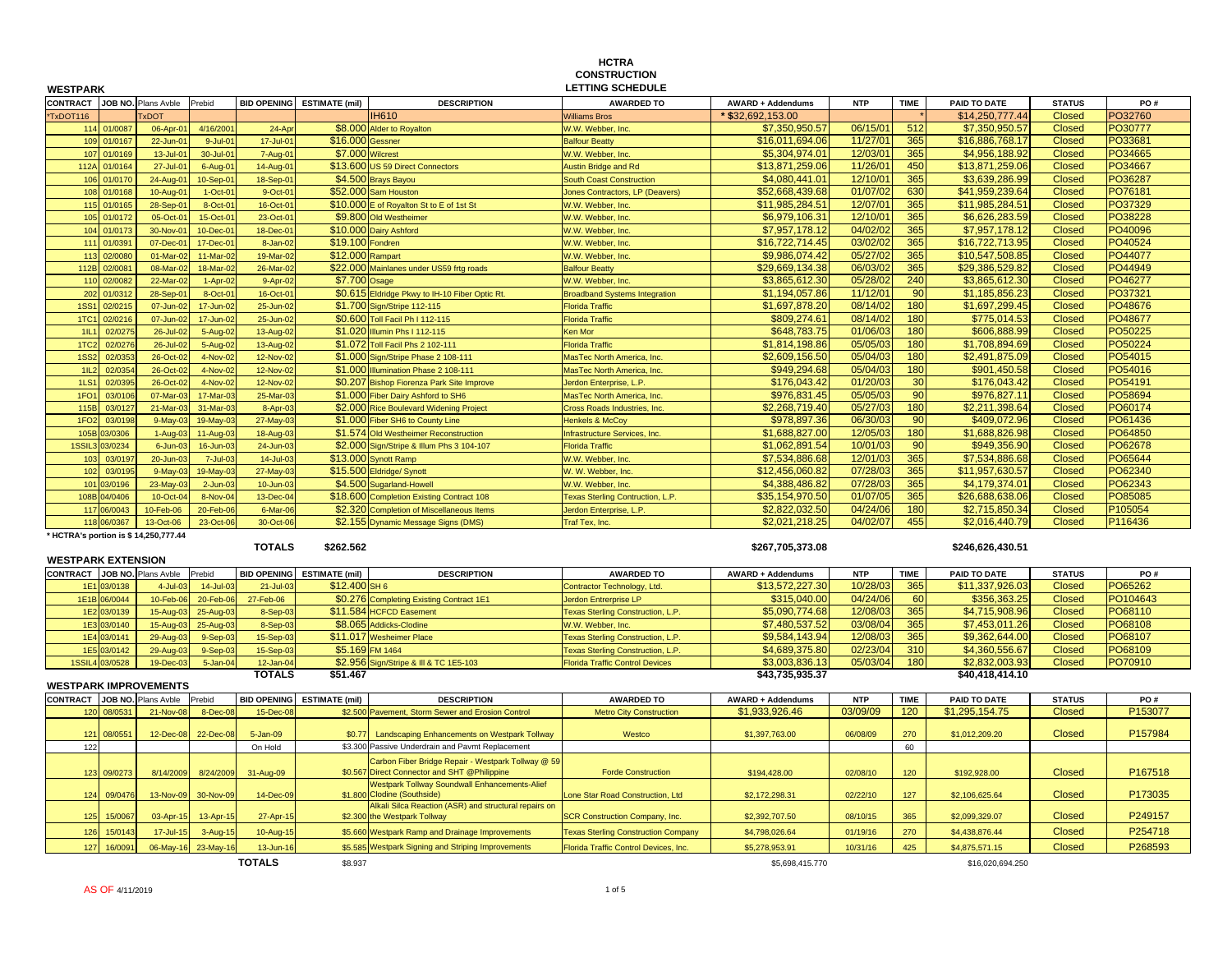## **HCTRACONSTRUCTION**

| <b>CONTRACT</b>                     |              | JOB NO. Plans Avble                       | Prebid          | <b>BID OPENING</b> | <b>ESTIMATE (mil)</b>                                                                | <b>DESCRIPTION</b>                                                  | <b>AWARDED TO</b>                        | <b>AWARD</b>             | <b>NTP</b> | <b>TIME</b>     | PAID TO DATE      | <b>STATUS</b>   |         |
|-------------------------------------|--------------|-------------------------------------------|-----------------|--------------------|--------------------------------------------------------------------------------------|---------------------------------------------------------------------|------------------------------------------|--------------------------|------------|-----------------|-------------------|-----------------|---------|
| *TxDOT                              |              |                                           |                 |                    |                                                                                      |                                                                     |                                          | \$27,268,003.39          |            |                 | \$10,540,833,49   | <b>Closed</b>   | P013922 |
|                                     |              |                                           |                 | 7-Aug-02           |                                                                                      | \$27.500 SH 249 DCs-SB/EB; WB/NB; EB/NB                             | <b>Williams Brothers</b>                 |                          |            |                 |                   |                 |         |
|                                     | 800 13/0305  | $1-Nov-1$                                 | <b>11-Nov-1</b> | 25-Nov-1           |                                                                                      | \$21.874 SH 249 DCs - SB/WB                                         | Lone Star Road Construction LTD.         | \$22,108,917.80          | 05/05/14   | 45 <sub>C</sub> | \$22,194,490.52   | Closed          | P228084 |
|                                     | 801 13/0145  | $28 - Jun-1$                              | $8 -$ Jul-1     | 22-Jul-1           |                                                                                      | \$28.000 S of Spring Cypress to S of Willow Creek                   | Webber, LLC                              | \$27,516,672.15          | 10/21/1    | 480             | \$27,009,976.58   | <b>Closed</b>   | P220623 |
|                                     | 802 13/0180  | $26 -$ Jul-1                              | $5 - Aug - 1$   | 19-Aug-1           |                                                                                      | \$45.000 S of Willow Creek to North of FM 2920                      | <b>Williams Brothers</b>                 | \$39,448,254.06          | 11/04/1    | 480             | \$38,665,843.24   | <b>Closed</b>   | P221410 |
|                                     | 803 14/0235  | 26-Sep-1                                  | 6-Oct-14        | 20-Oct-14          |                                                                                      | \$2.500 Landscaping & Storm Water Quality                           | Bio Landscape & Maintenance, Inc.        | \$2,686,908.60           | 06/09/15   | 1460            | \$2,071,907.90    | Open            | P240893 |
|                                     | 804 13/244   | 16-Aug-1                                  | 26-Aug-13       | 9-Sep-13           |                                                                                      | \$30.000 N of Canyon Gate Pointe to S of Willow Creek               | <b>Williams Brothers</b>                 | \$27,476,146.81          | 12/09/13   | 480             |                   | <b>Closed</b>   | P222412 |
|                                     |              |                                           |                 |                    |                                                                                      | Permeable Friction Course Overlay from Spring-                      |                                          |                          |            |                 |                   |                 |         |
|                                     | 805 14/0279  | 17-Oct-1                                  | 3-Nov-14        | 10-Nov-14          |                                                                                      | \$3.400 Cypress Road to Holderrieth Road, Pct. 4                    |                                          |                          |            | 45              |                   | <b>Rejected</b> |         |
|                                     |              |                                           |                 |                    |                                                                                      | Permeable Friction Course Overlay from Spring-                      |                                          |                          |            |                 |                   |                 |         |
|                                     | 805B 14/0325 | 19-Dec-1                                  | $5 - Jan-15$    | 12-Jan-15          |                                                                                      | \$4,210 Cypress Road to Holderrieth Road, Pct. 4                    | Angel Brothers Enterprises, Ltd.         | \$3,950,656.7            | 03/09/15   | 60              | \$3,551,460.62    | <b>Closed</b>   | P242748 |
|                                     |              |                                           |                 |                    |                                                                                      | <b>Tomball Tollway Phase II from Brown Road to Spring</b>           |                                          |                          |            |                 |                   |                 |         |
|                                     | 806 16/0191  | $2-Sep-16$                                | 12-Sep-16       | 26-Sep-16          | \$130.000 Creek                                                                      |                                                                     | Webber, LLC                              | \$99,309,352.57          | 03/01/17   | 1035            | \$74,856,341.12   | Open            | P274066 |
| 807                                 |              | 3Q 2019                                   |                 |                    |                                                                                      | Tomball Tollway Phase II Landscaping                                |                                          |                          |            |                 |                   |                 |         |
| 808                                 |              | 4Q 2019                                   |                 |                    |                                                                                      | Tomball Tollway/Sh99 Interchange                                    |                                          |                          |            |                 |                   |                 |         |
|                                     |              |                                           |                 | <b>TOTALS</b>      | \$292.484                                                                            |                                                                     |                                          | \$27,268,003.39          |            |                 | \$178,890,853.47  |                 |         |
| <b>SAM/HARDY DC'S</b>               |              |                                           |                 |                    |                                                                                      |                                                                     |                                          |                          |            |                 |                   |                 |         |
| <b>CONTRACT</b> JOB NO. Plans Avble |              |                                           | Prebid          | <b>BID OPENING</b> | <b>ESTIMATE (mil)</b>                                                                | <b>DESCRIPTION</b>                                                  | <b>AWARDED TO</b>                        | <b>AWARD</b>             | <b>NTP</b> | <b>TIME</b>     | PAID TO DATE      | <b>STATUS</b>   |         |
| *TxDOT                              |              |                                           |                 | <b>Feb 2000</b>    |                                                                                      | <b>Sam/Hardy DCs</b>                                                |                                          | \$12,419,506.73          | 7/31/2000  |                 | \$9,140,371.40    | <b>Closed</b>   | PO70832 |
|                                     |              |                                           |                 | <b>TOTALS</b>      |                                                                                      |                                                                     |                                          |                          |            |                 | \$9,140,371.40    |                 |         |
|                                     |              |                                           |                 |                    | * TxDOT Projects Award Dollars are not in totals - paid to date portion is in totals |                                                                     |                                          |                          |            |                 |                   |                 |         |
|                                     |              | <b>SAM HOUSTON TOLLWAY LANE WIDENINGS</b> |                 |                    |                                                                                      |                                                                     |                                          |                          |            |                 |                   |                 |         |
| <b>Bissonnet to IH 45 N</b>         |              |                                           |                 |                    |                                                                                      |                                                                     |                                          |                          |            |                 |                   |                 |         |
| CONTRACT JOB NO. Plans Avble        |              |                                           | Prebid          | <b>BID OPENING</b> | <b>ESTIMATE (mil)</b>                                                                | <b>DESCRIPTION</b>                                                  | <b>AWARDED TO</b>                        | <b>AWARD + Addendums</b> | <b>NTP</b> | <b>TIME</b>     | PAID TO DATE      | <b>STATUS</b>   | PO#     |
| 300                                 | 02/0027      | $1-Feb-0$                                 | 11-Feb-02       | 19-Feb-0           |                                                                                      | \$1.600 SB - Clay to SHC                                            | <b>ISI</b>                               | \$1,549,812.63           | 04/08/02   | 180             | \$1,473,337.02    | <b>Closed</b>   | PO42070 |
|                                     | 301 02/0230  | $21 - Jun-02$                             | $1 -$ Jul- $02$ | 9-Jul-02           |                                                                                      | \$3.000 EB- SH 249 to SHN; WB-Vets to SHN Hardy-NB Hard W.W. Webber |                                          | \$3,224,867.94           | 09/03/0    | 180             | \$2,962,827.17    | <b>Closed</b>   | PO48674 |
| 302                                 | 02/0026      | $1-Feb-0$                                 | 11-Feb-02       | 19-Feb-0           |                                                                                      | \$1.600 NB - SHC to Clay                                            | W. W Webber                              | \$1,539,947.49           | 04/08/0    | 180             | \$1,474,253.19    | <b>Closed</b>   | PO42069 |
| 304                                 | 02/0343      | 20-Sep-0                                  | 30-Sep-02       | 8-Oct-02           |                                                                                      | \$5.432 Gessner to SH249 ramps                                      | W. W. Webber                             | \$4,656,893.29           | 12/02/02   | 180             | \$4,481,182.12    | <b>Closed</b>   | PO52130 |
| 305                                 | 07/0284      | 14-Sep-0                                  | 24-Sep-07       | 8-Oct-07           |                                                                                      | \$9.400 SHT-Buffalo Bayou Bridge Widening                           | Lone Star Road Construction LTD.         | \$7,714,317,92           | 11/26/07   | 300             | \$7,408,342.55    | <b>Closed</b>   | P131498 |
| 306/307                             | 04/0083      | 28-May-0                                  | 7-Jun-04        | $21 - Jun-04$      |                                                                                      | \$13.450 Bissonnet to Town Park                                     | Infrastructure Services, Inc.            | \$13,799,040.43          | 10/04/04   | 420             | \$12,228,755.05   | <b>Closed</b>   | P079337 |
|                                     | 308 03/0359  | 29-Aug-0                                  | 8-Sep-03        | 15-Sep-03          |                                                                                      | \$4.339 Richmond to SHS                                             | South Coast Construction, Inc.           | \$4,384,825.39           | 12/01/03   | 180             | \$4,116,318.99    | <b>Closed</b>   | P065935 |
| 309                                 | 03/0152      | 4-Apr-0                                   | 14-Apr-0        | 22-Apr-0           |                                                                                      | \$7.970 N IH10 to Clay                                              | W. W. Webber, Inc.                       | \$6,214,360.33           | 07/07/0    | 240             | \$5,171,342.19    | <b>Closed</b>   | PO60471 |
|                                     | 311 06/0063  | 24-Feb-0                                  | 6-Mar-06        | 27-Mar-06          |                                                                                      | \$8.083 White Oak Bayou to N. of West Rd                            | <b>Texas Sterling Construction, L.P.</b> | \$9.125.741.43           | 07/10/06   | 400             | \$8.812.760.58    | <b>Closed</b>   | P106873 |
|                                     | 312 08/0477  | 24-Oct-0                                  | 10-Nov-08       | 24-Nov-08          |                                                                                      | \$18.900 Widening S. of Fallbrook to E. of Gessner                  | Lone Star Road Construction LTD.         | \$18,927,580.29          | 03/02/09   | 365             | \$18,981,644.44   | <b>Closed</b>   | P151642 |
|                                     | 313 03/0153  | $4 - Apr - 0$                             | 14-Apr-0        | 22-Apr-03          |                                                                                      | \$2.229 SHN to Bammel N Houston (WB)                                | HUBCO, Inc.                              | \$2,049,289.71           | 07/07/0    | 180             | \$1,811,068.67    | <b>Closed</b>   | PO60472 |
|                                     | 314 03/0491  | $5 - Dec - 0$                             | 15-Dec-03       | 22-Dec-03          |                                                                                      | \$3.600 EB-SHN to US45N                                             | W. W. Webber, Inc.                       | \$4,382,011.55           | 03/01/04   | 270             | \$3,910,850.61    | <b>Closed</b>   | PO70393 |
| 315                                 | 03/0490      | $5 - Dec - 0$                             | 15-Dec-03       | 22-Dec-0           |                                                                                      | \$3.300 WB-Vets Mem to US45N                                        | W. W. Webber, Inc                        | \$3,587,456.26           | 03/08/0    | 270             | \$3,243,724.57    | <b>Closed</b>   | PO70392 |
|                                     |              |                                           |                 | <b>SUB-TOTALS</b>  | \$82.903                                                                             |                                                                     |                                          | \$81,156,144.66          |            |                 | \$76,076,407.15   |                 |         |
| <b>US 59 To SH 288</b>              |              |                                           |                 |                    |                                                                                      |                                                                     |                                          |                          |            |                 |                   |                 |         |
|                                     |              |                                           |                 |                    |                                                                                      |                                                                     |                                          |                          |            |                 |                   |                 |         |
|                                     | 330 11/0160  | 26-Aug-1                                  | 6-Sep-1         | 9/19/2011          |                                                                                      | \$76.200 0.20 miles E of Bellfort - 0.35 miles E of W Fuqua         | W. W. Webber, LLC                        | \$72,194,480.97          | 12/05/1    | 567             | \$71,799,077.07   | <b>Closed</b>   | P193836 |
|                                     |              |                                           |                 |                    |                                                                                      |                                                                     |                                          |                          |            |                 |                   |                 |         |
|                                     | 331 11/0245  | 7-Oct-1                                   | 17-Oct-11       | 10/31/2011         |                                                                                      | \$46.600 0.35 miles E of W Fuqua - 0.30 miles E of Kirby Dr.        | Odebrecht Construction, Inc.             | \$45,842,640.40          | 01/16/12   | 580             | \$44,826,031.57   | <b>Closed</b>   | P195747 |
|                                     |              |                                           |                 |                    |                                                                                      |                                                                     |                                          |                          |            |                 |                   |                 |         |
|                                     | 334 14/0293  | 21-Nov-14                                 | 1-Dec-14        | 12/15/2014         |                                                                                      | \$2.550 Landscaping & Storm Water Quality Compliance                | Boyer, Inc.                              | \$2,417,723.35           | 06/29/15   | 1521            | \$2,283,884.45    | Open            | P242635 |
| 335                                 | 15/0142      | 31-Jul-19                                 | 10-Aug-15       | 8/24/201           |                                                                                      | \$3.600 Sound Walls                                                 | Lone Star Road Construction LTD.         | \$3,227,245.6            | 02/01/16   | 270             | \$3,140,272.52    | <b>Closed</b>   | P254346 |
|                                     |              |                                           |                 | <b>SUB-TOTAL</b>   | \$122.800                                                                            |                                                                     |                                          |                          |            |                 |                   |                 |         |
| SH 288 To IH 45 South (Southeast)   |              |                                           |                 |                    |                                                                                      |                                                                     |                                          |                          |            |                 |                   |                 |         |
|                                     | 332 15/0179  | $21 - Aug - 1$                            | $1-Sep-1$       | 9/14/201           |                                                                                      | \$78,600 Roadway widening - Wayside to SH 288                       |                                          |                          |            | 1095            |                   | Rejected        |         |
|                                     | 333 15/0178  | $7 - Aug - 1$                             | 17-Aug-15       | 9/14/2015          |                                                                                      | \$105.400 Roadway widening - 145 to Wayside                         |                                          |                          |            | 1095            |                   | <b>Rejected</b> |         |
|                                     | 332 15/0234  | 16-Oct-1                                  | 26-Oct-1        | 11/9/2015          |                                                                                      | \$81.000 Roadway widening - Wayside to SH 288                       | <b>Pulice Construction Inc.</b>          | \$77,406,961.91          | 03/21/16   | 1095            | \$63,578,241.64   | Open            | P259139 |
|                                     | 333 15/0233  | 16-Oct-1                                  | 26-Oct-1        | 11/9/2015          |                                                                                      | \$100.000 Roadway widening - I45 to Wayside                         | <b>Pulice Construction Inc</b>           | \$95,914,068.51          | 03/21/16   | 1095            | \$79,032,626.35   | Open            | P259137 |
|                                     | 336 15/0284  | 18-Dec-1                                  | 19-Jan-10       | 1/25/2016          |                                                                                      | \$13.000 SE Tolling- SH 288 to I45                                  | Main Lane Industries, Ltd.               | \$11,824,621.50          | 07/11/16   | 1096            | \$9,151,929.34    | Open            | P262904 |
|                                     | 339 19/0006  | 1-Feb-19                                  | 11-Feb-19       | 2/25/2019          |                                                                                      | \$7.200 SE Landscaping                                              | Texas Wall and Landscape, LLC            | \$5,574,900.00           |            | 1825            |                   |                 |         |
|                                     |              |                                           |                 |                    |                                                                                      |                                                                     |                                          | \$118,037,121.37         |            |                 | \$122,049,265.61  |                 |         |
|                                     |              |                                           |                 |                    |                                                                                      |                                                                     |                                          |                          |            |                 |                   |                 |         |
|                                     |              |                                           |                 | <b>TOTAL</b>       | \$205.703                                                                            |                                                                     |                                          | \$199,193,266.030        |            |                 | \$198,125,672.760 |                 |         |
| IH 45 South to SH 225 (East)        |              |                                           |                 |                    |                                                                                      |                                                                     |                                          |                          |            |                 |                   |                 |         |
|                                     |              |                                           |                 |                    | $\sim$                                                                               |                                                                     |                                          |                          |            |                 |                   |                 |         |

| <b>CONTRACT</b> |             | JOB NO. Plans Avble Prebi |            |              | <b>BID OPENING ESTIMATE (mil)</b> | <b>DESCRIPTION</b>                                  | <b>AWARDED TO</b>         | AWARD + Addendums | NTF      | <b>TIME</b> | PAID TO DATE    | <b>STATUS</b> | PO#     |
|-----------------|-------------|---------------------------|------------|--------------|-----------------------------------|-----------------------------------------------------|---------------------------|-------------------|----------|-------------|-----------------|---------------|---------|
|                 | 337 17/0044 | 7-Apr-17                  | 17-Apr-17  | 5/1/2017     |                                   | \$90,000 Sam Houston Tollway - SH3 to Vista Road    | J. D. Abrams, LP.         | \$93.684.847.92   | 09/05/17 | 1095        | \$39,282,847.44 | Oper.         | P284365 |
|                 |             | 338 17/0045 21-Apr-17     | $2-Mav-17$ | 5/15/2017    |                                   | \$105.000 Sam Houston Tollway - Vista Road to SH225 | Zachry Construction Corp. | \$105.638.278.60  | 10/16/17 | 1370        | \$46,602,525.80 | Oper          | P284936 |
|                 |             |                           |            | <b>TOTAL</b> |                                   |                                                     |                           |                   |          |             |                 |               |         |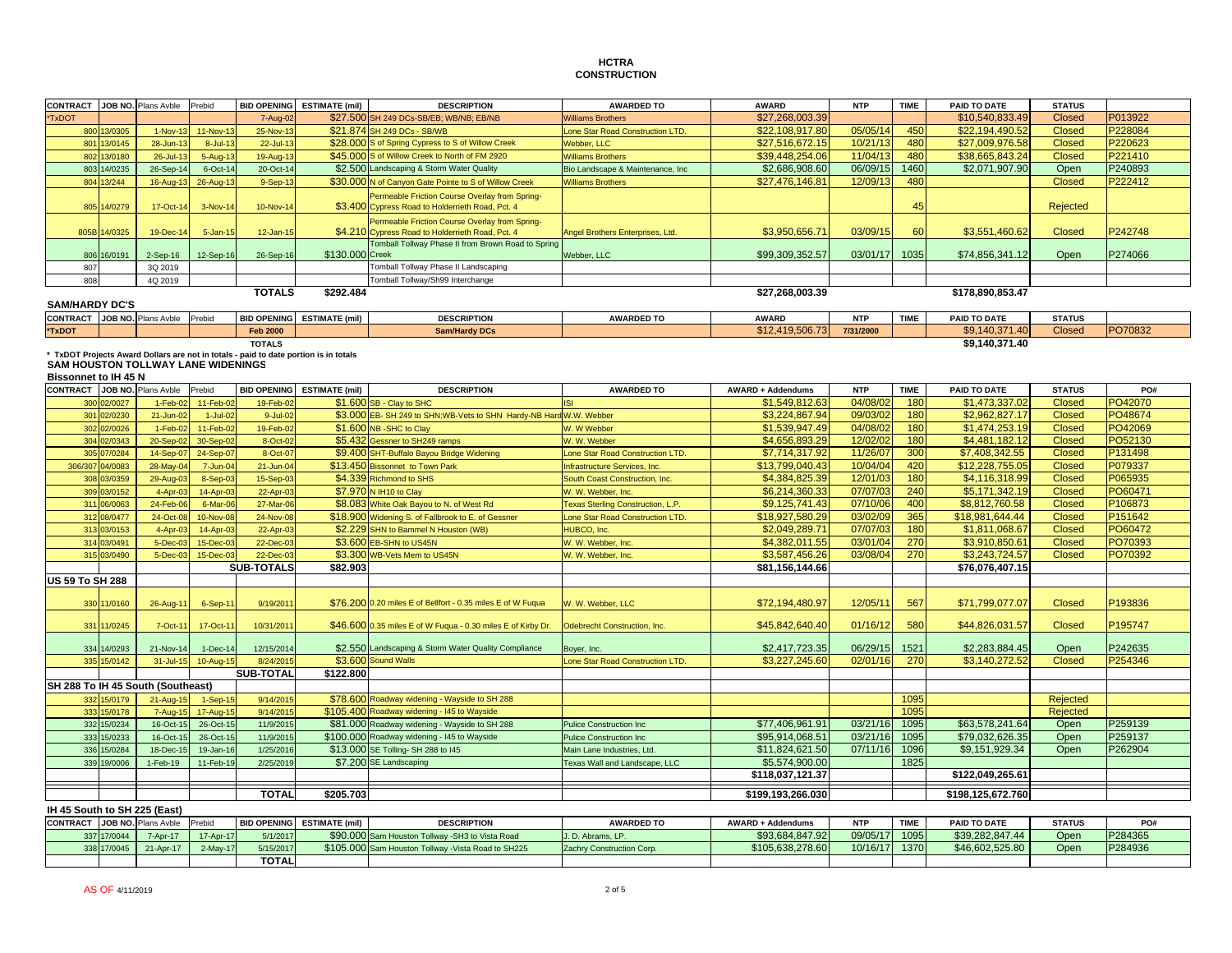|                                         |             |               |                    |                            |                                                                             | <b>HCTRA</b><br><b>CONSTRUCTION</b>             |                          |            |             |                    |                 |         |
|-----------------------------------------|-------------|---------------|--------------------|----------------------------|-----------------------------------------------------------------------------|-------------------------------------------------|--------------------------|------------|-------------|--------------------|-----------------|---------|
| <b>Ship Channel Bridge</b>              |             |               |                    |                            |                                                                             | <b>LETTING SCHEDULE</b>                         |                          |            |             |                    |                 |         |
| CONTRACT JOB NO. Plans Avble            |             | Prebid        | <b>BID OPENING</b> | <b>ESTIMATE (mil)</b>      | <b>DESCRIPTION</b>                                                          | <b>AWARDED TO</b>                               | <b>AWARD + Addendums</b> | <b>NTP</b> | <b>TIME</b> | PAID TO DATE       | <b>STATUS</b>   | PO#     |
| 345 17/0028                             | 24-Feb-17   | 13-Apr-17     | 6/19/2011          |                            | \$612.000 Main Bridge                                                       | <b>Ship Channel Constructiors</b>               | \$567,911,750.40         | 01/00/00   | 2372        | \$143,858,790.61   | Open            | P294575 |
| 346 17/0124                             | 12-May-17   | 6-Jun-17      | 7/17/2017          | \$83.500 Ends              |                                                                             | Zachry Construction Corporation                 | \$74,484,220.77          | 10/30/17   | 1278        | \$26,305,494.11    | Open            | P289050 |
| 347                                     | 4-Sep-20    |               | 10/5/2020          |                            | <b>NB Approaches</b>                                                        |                                                 |                          |            |             |                    |                 |         |
|                                         |             |               | <b>TOTAL</b>       |                            |                                                                             |                                                 |                          |            |             |                    |                 |         |
| <b>SAM HOUSTON TOLLWAY IMPROVEMENTS</b> |             |               |                    |                            |                                                                             |                                                 |                          |            |             |                    |                 |         |
| <b>CONTRACT</b> JOB NO. Plans Avble     |             | Prebid        |                    | BID OPENING ESTIMATE (mil) | <b>DESCRIPTION</b>                                                          | <b>AWARDED TO</b>                               | <b>AWARD + Addendums</b> | <b>NTP</b> | <b>TIME</b> | PAID TO DATE       | <b>STATUS</b>   | PO#     |
| 310 03/0173                             | 18-Apr-03   | $28 - 4 - 03$ | $May-0$            | \$0.353                    | <b>Sam Houston Central Conversion</b>                                       | ISI                                             | \$712,532.44             | 07/18/03   | 45          | \$565,082.34       | <b>Closed</b>   | PO60851 |
| 318 05/0049                             |             | 21-Feb-0      | Feb-0              | \$1.100                    | Sam North Toll Plaza Conversion                                             | Jerdon Enterprise, L.P.                         | \$1,308,910.8            | 04/18/05   | 150         | \$1,308,910.83     | <b>Closed</b>   | PO88460 |
| 319A 05/0339                            | 11-Nov-05   | 21-Nov-05     | 5-Dec-05           | \$1.894                    | Install. Of Overhead Signs-SHS, Central                                     | Kenmor Electric Company, LP                     | \$1,731,787.60           | 02/06/06   | 180         | \$1,767,950.75     | <b>Closed</b>   | P100415 |
|                                         |             |               |                    |                            | SHS Plaza Modification & Striping (SB) SHS &                                |                                                 |                          |            |             |                    |                 |         |
| 319B 06/0106                            | 7-Apr-06    | 17-Apr-06     | 01-May-06          | \$0.973 Central            |                                                                             | lerdon Enterprise, L.P.                         | \$1,323,327.21           | 08/01/06   | 90          | \$1,304,867.68     | <b>Closed</b>   | P107950 |
|                                         |             |               |                    |                            | <b>Nestheimer Ramp Conversions (Westheimer and</b>                          |                                                 |                          |            |             |                    |                 |         |
| 321 09/0126                             | 3-Apr-0     | 14-Apr-09     | 27-Apr-09          | \$10,000 Bellaire)         |                                                                             | <b>Fexas Sterling Construction</b>              | \$9,096,580.85           | 07/09/09   | 272         | \$8,888,962.85     | <b>Closed</b>   | P159181 |
| 322 10/0069                             | 26-Feb-1    | 10-Mar-10     | 22-Mar-10          |                            | \$4.000 Buffalo Bayou Erosion Control @SHT                                  | Razco Contracting Inc.                          | \$3,476,435.92           | 06/01/10   | 360         | \$3,094,001.58     | <b>Closed</b>   | P173386 |
| 325 07/0061                             | $9-Feb-0$   | 19-Feb-07     | 26-Feb-0           |                            | \$4.000 East/SE Pavement Markings & Striping                                | <b>Jnited Rental Highway Technologies</b>       | \$3,338,412.98           | 04/06/07   | 150         | \$3,020,499.38     | <b>Closed</b>   | P120690 |
| 326 06/0348                             | 29-Sep-06   | 16-Oct-06     | 23-Oct-0           |                            | \$1.200 SH 249 Exit Ramp Modifications                                      | erdon Enterprise, L.P.                          | \$2,108,807.90           | 01/08/07   | 190         | \$2,095,572.57     | <b>Closed</b>   | P114943 |
| 327 08/0225                             | $9-May-0$   | 19-May-08     | $9 - Jun-08$       |                            | \$2.290 Buffalo Bayou Beam Repair                                           | Gibson & Associates, Inc.                       | \$1,192,640.00           | 08/18/08   | 160         | \$1,064,298.20     | <b>Closed</b>   | P144103 |
| 328<br>11/0066                          | 23-Dec-11   | 9-Jan-12      | $23$ -Jan-1        |                            | \$8.700 Aux Lane Additions/Plaza Imp Clay/Hammerly                          | <b>Texas Sterling Construction</b>              | \$9,946,207.32           | 04/16/1    | 270         | \$9,332,069.42     | <b>Closed</b>   | P199135 |
|                                         |             |               |                    |                            | NB Exit/SB Entrance Ramps for Tanner Rd. and WB                             |                                                 |                          |            |             |                    |                 |         |
| 329<br>14/0265                          | 17-Oct-14   | 3-Nov-14      | 10-Nov-14          |                            | \$6.400 Sam North Plaza Improvements, Pct. 4                                |                                                 |                          |            | 180         |                    | Rejected        |         |
|                                         |             |               |                    |                            | <b>IB Exit/SB Entrance Ramps for Tanner Rd. and WB</b>                      |                                                 |                          |            |             |                    |                 |         |
| 14/0324<br>329B                         | 19-Dec-14   | 12-Jan-15     | 26-Jan-15          |                            | \$7.935 Sam North Plaza Improvements, Pct. 4                                | lames Construcion Group, LLC.                   | \$7,999,857.67           | 06/08/15   | 270         | \$6,917,304.76     | <b>Closed</b>   | P243625 |
|                                         |             |               |                    |                            |                                                                             |                                                 |                          |            |             |                    |                 |         |
| 341 13/0001                             | 1-Feb-13    | 11-Feb-13     | 18-Feb-13          |                            | \$3.400 Sam Houston Main Lane Toll Plaza Modifications                      | <b>Texas Sterling Construction</b>              | \$5,966,360.76           | 06/07/13   | 300         | \$5,455,499.04     | <b>Closed</b>   | P213467 |
|                                         |             |               |                    |                            | mprovements to the Sam Houston Tollway between                              |                                                 |                          |            |             |                    |                 |         |
| 342<br>15/0066                          | 3-Apr-15    | 20-Apr-15     | 27-Apr-15          |                            | \$7.500 SH-225 and IH-10E                                                   | ISI Contracting, Inc.                           | \$6,768,845.01           | 07/27/15   | 180         | \$6,668,779.05     | <b>Closed</b>   | P249093 |
| 343                                     | 1Q2020      |               |                    |                            | 3 & S Plazas Safety Enhancements                                            |                                                 |                          |            |             |                    |                 |         |
| 344                                     | 1Q2020      |               |                    |                            | SHT Illumination SH288-IH69                                                 |                                                 |                          |            |             |                    |                 |         |
| 348                                     | 1Q 2020     |               |                    |                            | SHT Illumination IH69 - US290                                               |                                                 |                          |            |             |                    |                 |         |
| 349                                     | 3Q 2020     |               |                    |                            | SHT Illumination US 290 - IH 45                                             |                                                 |                          |            |             |                    |                 |         |
| 350                                     | 3Q2021      |               |                    |                            | SHT/Hwy 225 Interchange                                                     |                                                 |                          |            |             |                    |                 |         |
| 500 03/0355                             | 29-Aug-0    | 8-Sep-03      | 15-Sep-03          |                            | \$0.400 Ship Channel Emergency Closure Plan                                 | Forde Construction Co                           | \$1,007,187.43           | 12/01/03   | 150         | \$966,410.13       | <b>Closed</b>   | PO65934 |
| 501 04/0184                             | 28-May-04   | 7-Jun-04      | 14-Jun-04          |                            | \$1.168 Ship Channel Bridge Repair                                          | Tom-Mac, Inc.                                   | \$1,418,164.40           | 09/23/04   | 90          | \$1,406,784.32     | <b>Closed</b>   | PO79336 |
| 502 03/0420                             | 10-Oct-03   | 20-Oct-03     | Oct. 2003          |                            | \$0.300 Fellows Road                                                        | NBG Constructors, Inc.                          | \$374,015.00             | 01/05/04   | 90          | \$347,223.93       | <b>Closed</b>   | PO68111 |
|                                         |             |               | <b>TOTALS</b>      | \$61.613                   |                                                                             |                                                 | \$57,770,073.320         |            |             | \$54,204,216.830   |                 |         |
| <b>HARDY</b>                            |             |               |                    |                            |                                                                             |                                                 |                          |            |             |                    |                 |         |
| <b>CONTRACT</b><br>JOB NO.              | Plans Avble | Prebid        | <b>BID OPENING</b> | <b>ESTIMATE (mil)</b>      | <b>DESCRIPTION</b>                                                          | <b>AWARDED TO</b>                               | <b>AWARD + Addendums</b> | <b>NTP</b> | <b>TIME</b> | PAID TO DATE       | <b>STATUS</b>   | PO#     |
| 2/0175<br>400                           | 5/17/200    | 5/28/200      | $4 - Jun-02$       |                            | \$2.300 Riley Fuzzel-Ent.&Exit Ramp Phase 1                                 | <b>South Coast Const.</b>                       | \$2,257,025.0            | 08/05/02   | 180         | \$2,198,706.14     | <b>Closed</b>   | PO47775 |
| 401 02/0281                             | 26-Jul-02   | 5-Aug-02      | 13-Aug-02          |                            | \$0.158 Pavement Repair Sta 500 to 770                                      | <b>Infrastructure Services Inc</b>              | \$89,375.00              | 10/07/02   | 69          | \$89,330.00        | <b>Closed</b>   | PO50299 |
|                                         |             |               |                    |                            | Construction of Screen Wall for Hardy Toll Road                             |                                                 |                          |            |             |                    |                 |         |
| 402 02/340                              | 13-Sep-0    | 23-Sep-02     | $1-Oct-02$         | \$0.192                    | Connector                                                                   | <b>Superior Concrete Products</b>               | \$246,577.00             | 01/07/03   | 90          | \$224,785.20       | <b>Closed</b>   | PO52131 |
| 403 05/0098                             | 3/25/200    | 4/4/2005      | 4/11/05            |                            | \$4.187 Riley Fuzzel Phase 2                                                | <b>Texas Sterling</b>                           | \$4,858,924.90           | 06/13/05   | 365         | \$4,792,566.77     | <b>Closed</b>   | P090682 |
| 404 05/0032                             | 28-Jan-0    | 7-Feb-05      | 14-Feb-0           |                            | \$0.287 Rankin & Tidwell Lane Conversion                                    | <b>Forde Construction Co.</b>                   | \$391,215.40             | 04/18/05   | 120         | \$384,743.99       | <b>Closed</b>   | PO87134 |
| 405<br>05/0117                          | 15-Jul-0    | 25-Jul-05     | 01-Aug-05          |                            | \$18.467 Pavement Replacement, BW*-FM1960                                   | N. W. Webber, Inc.                              | \$21,622,056.64          | 11/15/05   | 545         | \$18,656,383.36    | <b>Closed</b>   | P095027 |
| 406                                     |             |               |                    |                            | \$3.300 Hardy S. & Hardy N. Ln Conversion                                   |                                                 |                          |            |             |                    |                 |         |
| 407 07/0249                             | 13-Jul-07   | 23-Jul-07     | 30-Jul-07          |                            | \$1.100 Hardy Bridge Repair @ I-45                                          | <b>SCR Construction Co. Inc.</b>                | \$557,440.0              | 11/12/0    | 120         | 468,730.30<br>. ድ  | <b>Closed</b>   | P128213 |
| 408<br>17/0292                          | 24-Nov-17   | 4-Dec-17      | 18-Dec-17          |                            | \$15.000 Lorraine Rd - E of Hardy to E of West St.                          | <b>Texas Sterling Construction Co.</b>          | \$21,680,079.81          | 10/04/18   | 425         | 3,041,846.87<br>\$ | Open            | P294005 |
|                                         |             |               |                    |                            | Collingsworth Grade Separation-Elysian St. to                               |                                                 |                          |            |             |                    |                 |         |
| 16/0079<br>409                          | 22-Apr-16   | $2-May-16$    | 16-May-16          | \$18.000 Jensen Dr.        |                                                                             | Harper Brothers Construction, LLC               | \$17,980,466.77          | 10/10/16   | 596         | \$17,768,466.30    | <b>Closed</b>   | P267597 |
| 410                                     | 4Q 2019     |               |                    |                            | Quitman at Hardy                                                            |                                                 |                          |            |             |                    |                 |         |
| 411                                     | 4Q 2019     |               |                    |                            | Hardy Downtown Connector                                                    |                                                 |                          |            |             |                    |                 |         |
| 415 14/0122                             | 25-Jul-14   | 4-Aug-14      | 18-Aug-14          |                            | \$30.500 Hardy/Grand Parkway Interchange                                    | Webber, LLC.                                    | \$33,927,722.14          | 01/05/15   | 540         | \$32,144,627.92    | <b>Closed</b>   | P237288 |
|                                         |             |               |                    |                            | Hardy Widening (S of 1960 to S of Hardy North                               |                                                 |                          |            |             |                    |                 |         |
| 416 15/0028                             | 13-Mar-15   | 23-Mar-15     | 13-Apr-15          | \$32,000 Plaza)            |                                                                             | <b>Williams Brothers Construction Co., Inc.</b> | \$31,839,390.43          | 09/08/15   | 550         | \$27,486,761.96    | <b>Closed</b>   | P248416 |
| 417 15/0045                             | 3-Apr-15    | 13-Apr-15     | 27-Apr-1           | \$25.000 Parkway)          | Hardy Widening (N of Hardy North Plaza to Grand                             | Webber, LLC.                                    | \$17,833,448.20          | 08/17/15   | 400         | \$15,545,933.17    | <b>Closed</b>   | P250074 |
| 16/0307<br>418                          |             |               |                    | \$1.700                    | Landscaping and SWQ for Hardy Widening                                      |                                                 |                          |            | 1487        |                    |                 |         |
|                                         | 18-Nov-16   | 29-Nov-16     | 12-Dec-1           |                            |                                                                             |                                                 |                          |            |             |                    | <b>Rejected</b> |         |
| 418 17/0125                             | 16-Jun-17   | 26-Jun-17     | 10-Jul-17          |                            | \$1.700 Landscaping and SWQ for Hardy Widening                              | Yellowstone Landscape Central, Inc.             | \$1,900,306.49           | 10/18/17   | 1651        | \$914,425.94       | Open            | P286584 |
| 420 14/0273                             |             |               |                    |                            | Signing, structures & pavement markings, between<br>\$10.000 IH 610 & IH 45 |                                                 | \$7,321,732.10           | 06/22/15   | 420         |                    | Open            | P242447 |
|                                         | 14-Nov-14   | 8-Dec-14      | 15-Dec-14          |                            |                                                                             | Traffic Systems Construction Inc.               |                          |            |             | \$6,835,091.92     |                 |         |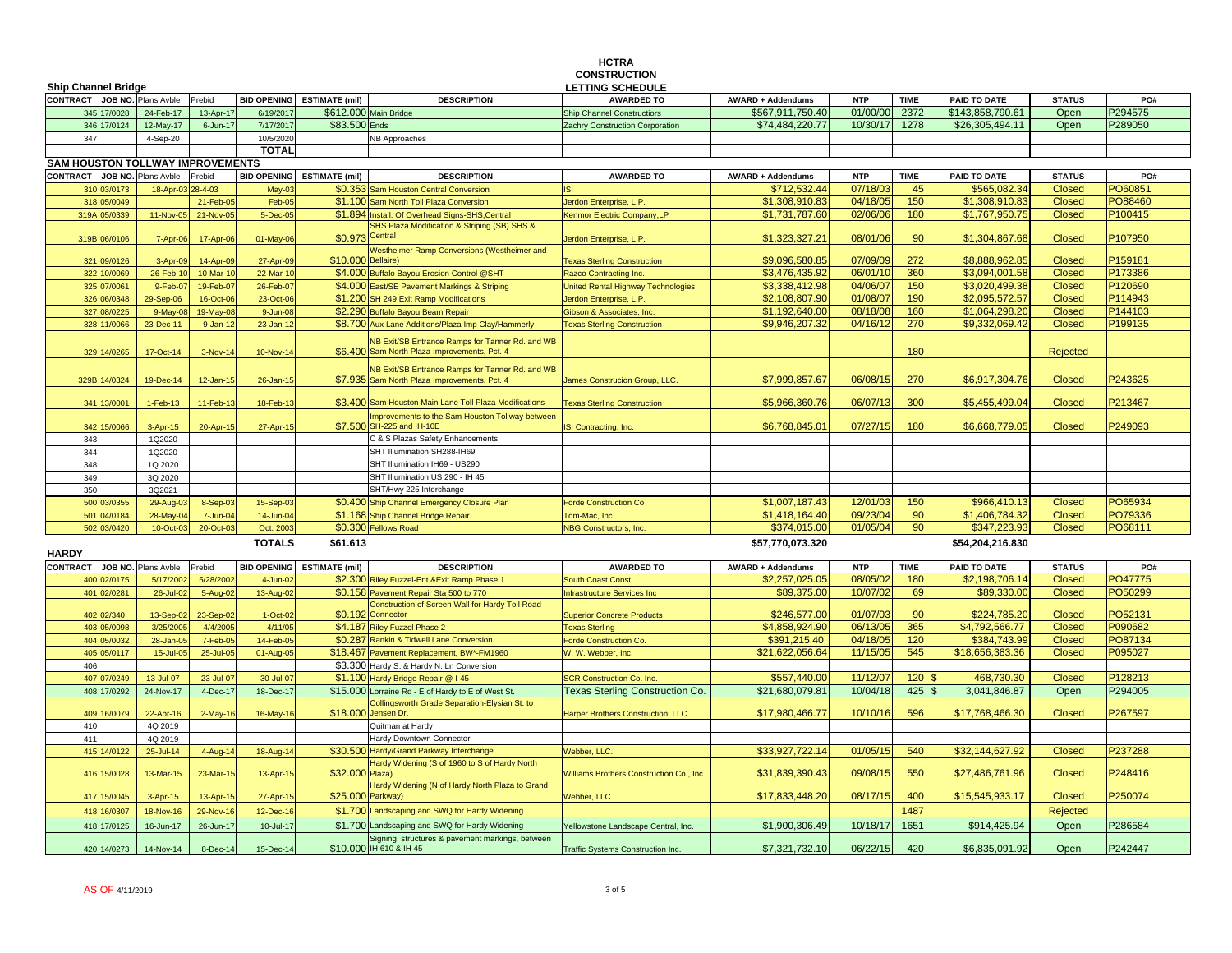## **HCTRA**

| Heavy Highway, Drainage and Bridge Maintenance<br>\$24,669,833.00<br>05/04/15<br>485<br>P243623<br>\$17.200 for the Hardy Toll Road<br>\$24,114,811.19<br><b>Closed</b><br>421<br>14/0313<br>5-Dec-14<br>15-Dec-14<br>26-Jan-15<br>OHL USA, Inc.<br>Heavy Highway, Drainage and Bridge Maintenance<br>07/06/15<br>365<br>P247052<br>\$6.500 for the Hardy Toll Road<br>\$4,357,497.35<br>\$4,353,972.11<br><b>Closed</b><br>422 15/0003<br>6-Feb-15<br>16-Feb-15<br>$2-Mar-15$<br><b>SI Contracting, Inc.</b><br>Perform modifications to the Hardy Toll Road Main<br>\$19.880 Lane and Ramp Toll Plazas<br>\$26,301,545.82<br>08/17/15<br>489<br>\$24,444,510.81<br><b>Closed</b><br>P250839<br>22-May-15<br>423<br>15/0093<br>$1 - Jun-15$<br>22-Jun-15<br><b>Texas Sterling Contruction Co.</b><br>545<br>426<br>16/0071<br>\$10.000 Fiber and Ductbank Construction<br>\$13,698,119.48<br>10/31/16<br>\$9,474,412.03<br>Open<br>P266384<br>1-Apr-16<br>$2-May-16$<br>$9-May-16$<br>Creacom, Inc.<br>\$7,000 High Mast Illumination and DMS Installation<br>\$5,960,216.55<br>10/31/16<br>425<br>\$5,640,569.26<br><b>Closed</b><br>P268596<br>13-May-16<br>427<br>16/0072<br>24-May-16<br>$6 - Jun-16$<br>Florida Trafic Control Devices, Inc.<br>04/23/18<br>365<br>424<br>17/0225<br>27-Oct-17<br>\$5.500 Construction of Cypress Creek Erosion Control<br>\$3,778,324.00<br>\$2,505,823.31<br>P293563<br>6-Nov-17<br>20-Nov-17<br>LECON, Inc.<br>Open<br>Dennis Johnston Park Noise Barriers - Hardy Toll<br>16/0321<br>\$3.000 Road @ SH 99 Interchange<br>\$5,178,816.00<br>05/22/17<br>1270<br>\$3,512,725.35<br>Open<br>P280965<br>425<br>16-Dec-16<br>$9 - Jan-17$<br>23-Jan-17<br>Texas Wall and Landscape, LLC<br>Hardy/BW8 Interchangte<br>428<br>1Q 2020<br>\$12.000 Aldine Mail Route over Hardy Toll Road<br>$\mathbf{s}$<br>14,957,173.51<br>1/13/2012<br>540<br>\$13,668,030.01<br><b>Closed</b><br>P192685<br>AMR 11/0117<br>16-May-11<br>Lone Star Road Construction, LTD<br><b>TOTALS</b><br>\$244.971<br>\$261,407,285.64<br>\$218,267,253.91<br><b>BELTWAY 8 EAST</b><br>CONTRACT JOB NO. Plans Avble<br>Prebid<br>BID OPENING ESTIMATE (mil)<br><b>DESCRIPTION</b><br><b>AWARDED TO</b><br><b>AWARD + Addendums</b><br><b>NTP</b><br><b>TIME</b><br>PAID TO DATE<br><b>STATUS</b><br>PO#<br>01/05/09<br>\$1,075,156.22<br>\$1,075,156.22<br><b>Closed</b><br>P150232<br>08/0463<br>17-Oct-08<br>27-Oct-08<br>\$2.744 Right of Way Preparation<br>Triple B Services, LLP.<br>90<br>550<br>3-Nov-08<br>Sec 1-1.183 miles S of US90 to 0.315 Miles S of US<br>600<br>P159851<br>\$31,777,479.89<br>07/06/09<br>\$27,389,348.03<br><b>Closed</b><br>551<br>09/0149<br>10-Apr-09<br>20-Apr-09<br>4-May-09<br>\$54.200 90A<br>Williams Brothers Construction Co., Inc.<br>Sec 2- From 0.315 mile S of US 90A to 0.518 miles<br>07/06/09<br>630<br><b>Closed</b><br>P159852<br>\$73.800 N of Tidwell Rd.<br><b>Nilliams Brothers Construction Co., Inc.</b><br>\$42,612,148.29<br>\$36,648,549.20<br>552 09/0127<br>13-Apr-09<br>27-Apr-09<br>3-Apr-09<br>Sec 3-From 0.518 mile N of Tidwell Rd to 0.386 Mile<br>\$54,100 N or Garrett Rd<br>07/13/09<br><b>600</b><br>\$34,761,560.45<br>P159824<br>553 09/0128<br>3-Apr-09<br>13-Apr-09<br>27-Apr-09<br>W. W. Webber, LLC<br>\$41,039,493.27<br>Closed<br>Sec 4-From 0.386 Mile N of Garrett Rd to 0.490 Mile<br>600<br>\$69.100 S of West Lake Houston Parkway<br>\$46,144,949.03<br>07/13/09<br>\$40,310,380.09<br>Closed<br>P159823<br>554 09/0150<br>10-Apr-09<br>20-Apr-09<br>4-May-09<br>W. W. Webber, LLC<br>Sec 5-From 0.396 Mile W of Lockwood Rd to 0.490<br>600<br>P159828<br>\$38,255,768.34<br>07/13/09<br>\$33,863,365.82<br><b>Closed</b><br>555 09/0196<br>8-May-09<br>18-May-09<br>\$64.000 Mile S of West Lake Houston Parkway<br>Williams Brothers Construction Co., Inc.<br>1-Jun-09<br>Sec 6-From 0.427 Mile E of Wilson Oates Rd to<br>07/06/09<br>540<br>P159853<br>\$52.300 0.396 Mile W of Lockwood Dr.<br>\$35,380,092.33<br>\$31,465,234.16<br><b>Closed</b><br>556 09/0151<br>17-Apr-09<br>27-Apr-09<br>11-May-09<br><b>Williams Brothers Construction Co., Inc.</b><br>Sec 7-From 0.118 Miles E of Old-Humble Rd to<br>\$47.300 0.427 Mile E of Wilson Oates Rd.<br><b>Williams Brothers Construction Co., Inc.</b><br>\$31,007,326.83<br>07/13/09<br>510<br>\$31,007,326.83<br><b>Closed</b><br>P159827<br>557 09/0152<br>24-Apr-09<br>4-May-09<br>18-May-09<br>06/22/09<br>558 09/0129<br>27-Mar-0<br>\$4.000 Traffic Signals<br>\$4,509,121.00<br>730<br>\$4,386,264.33<br><b>Closed</b><br>P159825<br>6-Apr-09<br>20-Apr-09<br>Traf-Tex, Inc.<br>240<br>P171225<br>\$12.017 Mainlane Toll Plaza and ramp toll booths<br>\$8,258,377.50<br>04/12/10<br>\$6,588,098.49<br><b>Closed</b><br>560<br>10/0001<br>$29 - Jan-1$<br>$8-Feb-1$<br>22-Feb-1<br>SpawGlass Civil Construction, Inc.<br>\$4,983,646.15<br>02/28/11<br>1535<br>\$4,972,219.80<br><b>Closed</b><br>P183176<br>559 10/0345<br>26-Nov-10<br>6-Dec-10<br>20-Dec-10<br>\$7.200 Landscaping<br>Bio Landscape Maintenance Inc.<br><b>TOTALS</b><br>\$440.76<br>\$285,043,558.85<br>\$252,467,503.42<br><b>FORT BEND PARKWAY - PHASE I</b><br>BID OPENING ESTIMATE (mil)<br>AWARD + Addendums<br><b>NTP</b><br><b>TIME</b><br>PAID TO DATE<br>CONTRACT JOB NO. Plans Avble<br>Prebid<br><b>DESCRIPTION</b><br><b>AWARDED TO</b><br><b>STATUS</b><br>PO#<br>PO65936<br>\$15,761,018.81<br>03/0360<br>\$15.212 Section 1<br>W.W. Webber<br>\$15,983,569.14<br>11/17/03<br>420<br><b>Closed</b><br>601<br>29-Aug-0<br>$9-Sep-0$<br>15-Sep-03<br>365<br>\$14.700 Section 2<br>\$14.045.828.86<br>01/05/04<br>PO68624<br>602<br>03/0448<br>24-Oct-0<br>$3-Nov-0$<br>10-Nov-03<br>W.W. Webber<br>\$12,938,206.11<br>Closed<br>\$17.765 Section 3<br>\$15,048,139.00<br>03/23/04<br>450<br>\$13,860,721.80<br>PO69453<br>603 03/0480<br>21-Nov-0<br>1-Dec-03<br>8-Dec-03<br>Williams Brothers Const. Co.<br>Closed<br>180<br>6TC1<br>04/0059<br>5-Mar-0<br>15-Mar-04<br>22-Mar-04<br>2.135 Toll/Camera/Fiber<br>\$2,550,876.00<br>06/01/04<br>\$2,428,237.61<br>Closed<br>PO74339<br><b>SpawGlass Civil Construction</b><br>08/13/04<br>180<br>PO74529<br>04/0058<br>\$619,782.30<br>\$559,204.30<br><b>Closed</b><br>6IL1<br>$5-Mar-0$<br>15-Mar-04<br>22-Mar-04<br>0.635 Illumination<br>Florida Traffic Control<br>150<br>PO77840<br>\$1,393,613.37<br>10/15/04<br>\$1,406,784.25<br>Closed<br>6SS1<br>04/0185<br>28-May-0<br>7-Jun-04<br>14-Jun-04<br>\$1.400 Sign & Striping<br><b>Florida Traffic Control</b><br>\$3,227,371.85<br>03/01/18<br>425<br>P290325<br>17/0160<br>14-Jul-17<br>31-Jul-17<br>14-Aug-17<br>\$4.000 Signing, Pavement Marking, Misc<br>\$1,624,544.76<br>Open<br>604<br>Jerdon Enterprise, L.P.<br>PO74448<br>\$12,600 US90A Change Order<br>\$12,604,575.00<br>\$9.965.931.25<br>Closed<br><b>TxDOT</b><br><b>TOTALS</b><br>\$68,447<br>\$65,473,755.52<br>\$58,544,648.89<br><b>MANAGED LANES</b><br>$I-10$<br>CONTRACT JOB NO. Plans Avble<br>Prebid<br>BID OPENING ESTIMATE (mil)<br><b>TIME</b><br>PAID TO DATE<br><b>DESCRIPTION</b><br><b>AWARDED TO</b><br>AWARD + Addendums<br><b>NTP</b><br><b>STATUS</b><br>PO#<br>P114356<br>701 06/0303<br>\$1.493 Park Row Road Extension<br><b>Texas Sterling Construction</b><br>\$1,720,383.00<br>11/15/06<br>180<br>\$1,621,413.35<br><b>Closed</b><br>25-Aug-06<br>5-Sep-06<br>9/11/2006<br>330<br>702 07/0191<br>\$1.430 Observ. Bldgs for Managed Lns<br>\$2,968,430.64<br>08/17/07<br>\$3,037,946.88<br><b>Closed</b><br>P126391<br>8-Jun-07<br>18-Jun-07<br>25-Jun-07<br>Jerdon Enterprise, L.P.<br>330<br>703 07/0192<br>8-Jun-07<br><b>Florida Traffic Control Devices</b><br>\$5,163,667.21<br>08/16/07<br>\$5,163,667.13<br><b>Closed</b><br>P126390<br>18-Jun-07<br>$2$ -Jul-07<br>\$4.500 Signs/Fiber for Managed Lanes<br>nstallation of toll collection equipment for<br>\$0.800 I-10 Managed Lanes<br>P135456<br>704 08/0052<br><b>Florida Traffic Control Devices</b><br>\$721,382.65<br>05/01/08<br>120<br>\$721,382.65<br>Closed<br>25-Jan-08<br>4-Feb-08<br>11-Feb-08<br><b>TOTALS</b><br>\$8.223<br>\$10,573,863.50<br>\$10,544,410.01<br><b>Grand Parkway</b><br>CONTRACT JOB NO. Plans Avble<br><b>BID OPENING ESTIMATE (mil)</b><br>PAID TO DATE<br>Prebid<br><b>DESCRIPTION</b><br><b>AWARDED TO</b><br><b>AWARD + Addendums</b><br><b>NTP</b><br><b>TIME</b><br><b>STATUS</b><br>PO#<br>P139335/147724<br>\$2.470 Sea I-2-SH99-Between SH146@IH10<br><b>Florida Traffic Control Devices</b><br>\$2,199,825.74<br>05/19/08<br>150<br>\$2,028,700.69<br><b>Closed</b><br>900 08/0032<br>11-Jan-08<br>22-Jan-08<br>11-Feb-08<br><b>TOTALS</b><br>\$2.470<br>\$2,199,825.74<br>\$2,028,700.69 |             |  |  |  |  |  |  | <b>CONSTRUCTION</b> |  |  |  |  |  |  |
|----------------------------------------------------------------------------------------------------------------------------------------------------------------------------------------------------------------------------------------------------------------------------------------------------------------------------------------------------------------------------------------------------------------------------------------------------------------------------------------------------------------------------------------------------------------------------------------------------------------------------------------------------------------------------------------------------------------------------------------------------------------------------------------------------------------------------------------------------------------------------------------------------------------------------------------------------------------------------------------------------------------------------------------------------------------------------------------------------------------------------------------------------------------------------------------------------------------------------------------------------------------------------------------------------------------------------------------------------------------------------------------------------------------------------------------------------------------------------------------------------------------------------------------------------------------------------------------------------------------------------------------------------------------------------------------------------------------------------------------------------------------------------------------------------------------------------------------------------------------------------------------------------------------------------------------------------------------------------------------------------------------------------------------------------------------------------------------------------------------------------------------------------------------------------------------------------------------------------------------------------------------------------------------------------------------------------------------------------------------------------------------------------------------------------------------------------------------------------------------------------------------------------------------------------------------------------------------------------------------------------------------------------------------------------------------------------------------------------------------------------------------------------------------------------------------------------------------------------------------------------------------------------------------------------------------------------------------------------------------------------------------------------------------------------------------------------------------------------------------------------------------------------------------------------------------------------------------------------------------------------------------------------------------------------------------------------------------------------------------------------------------------------------------------------------------------------------------------------------------------------------------------------------------------------------------------------------------------------------------------------------------------------------------------------------------------------------------------------------------------------------------------------------------------------------------------------------------------------------------------------------------------------------------------------------------------------------------------------------------------------------------------------------------------------------------------------------------------------------------------------------------------------------------------------------------------------------------------------------------------------------------------------------------------------------------------------------------------------------------------------------------------------------------------------------------------------------------------------------------------------------------------------------------------------------------------------------------------------------------------------------------------------------------------------------------------------------------------------------------------------------------------------------------------------------------------------------------------------------------------------------------------------------------------------------------------------------------------------------------------------------------------------------------------------------------------------------------------------------------------------------------------------------------------------------------------------------------------------------------------------------------------------------------------------------------------------------------------------------------------------------------------------------------------------------------------------------------------------------------------------------------------------------------------------------------------------------------------------------------------------------------------------------------------------------------------------------------------------------------------------------------------------------------------------------------------------------------------------------------------------------------------------------------------------------------------------------------------------------------------------------------------------------------------------------------------------------------------------------------------------------------------------------------------------------------------------------------------------------------------------------------------------------------------------------------------------------------------------------------------------------------------------------------------------------------------------------------------------------------------------------------------------------------------------------------------------------------------------------------------------------------------------------------------------------------------------------------------------------------------------------------------------------------------------------------------------------------------------------------------------------------------------------------------------------------------------------------------------------------------------------------------------------------------------------------------------------------------------------------------------------------------------------------------------------------------------------------------------------------------------------------------------------------------------------------------------------------------------------------------------------------------------------------------------------------------------------------------------------------------------------------------------------------------------------------------------------------------------------------------------------------------------------------------------------------------------------------------------------------------------------------------------------------------------------------------------------------------------------------------------------------------------------------------------------------------------------------------------------------------------------------------------------------------------------------------------------------------------------------------------------------------------------------------------------------------------------------------------------------------------------------------------------------------------------------------------------------------------------------------------------------------------------------------------------------------------------------------------------------------------------------------------------------------------------------------------------------------------------------------------------------------------------------------------------------------------------------------------------------------------------|-------------|--|--|--|--|--|--|---------------------|--|--|--|--|--|--|
|                                                                                                                                                                                                                                                                                                                                                                                                                                                                                                                                                                                                                                                                                                                                                                                                                                                                                                                                                                                                                                                                                                                                                                                                                                                                                                                                                                                                                                                                                                                                                                                                                                                                                                                                                                                                                                                                                                                                                                                                                                                                                                                                                                                                                                                                                                                                                                                                                                                                                                                                                                                                                                                                                                                                                                                                                                                                                                                                                                                                                                                                                                                                                                                                                                                                                                                                                                                                                                                                                                                                                                                                                                                                                                                                                                                                                                                                                                                                                                                                                                                                                                                                                                                                                                                                                                                                                                                                                                                                                                                                                                                                                                                                                                                                                                                                                                                                                                                                                                                                                                                                                                                                                                                                                                                                                                                                                                                                                                                                                                                                                                                                                                                                                                                                                                                                                                                                                                                                                                                                                                                                                                                                                                                                                                                                                                                                                                                                                                                                                                                                                                                                                                                                                                                                                                                                                                                                                                                                                                                                                                                                                                                                                                                                                                                                                                                                                                                                                                                                                                                                                                                                                                                                                                                                                                                                                                                                                                                                                                                                                                                                                                                                                                                                                                                                                                                                                                                                                                                                                                                                                                                                                                                                                                                                                          |             |  |  |  |  |  |  |                     |  |  |  |  |  |  |
|                                                                                                                                                                                                                                                                                                                                                                                                                                                                                                                                                                                                                                                                                                                                                                                                                                                                                                                                                                                                                                                                                                                                                                                                                                                                                                                                                                                                                                                                                                                                                                                                                                                                                                                                                                                                                                                                                                                                                                                                                                                                                                                                                                                                                                                                                                                                                                                                                                                                                                                                                                                                                                                                                                                                                                                                                                                                                                                                                                                                                                                                                                                                                                                                                                                                                                                                                                                                                                                                                                                                                                                                                                                                                                                                                                                                                                                                                                                                                                                                                                                                                                                                                                                                                                                                                                                                                                                                                                                                                                                                                                                                                                                                                                                                                                                                                                                                                                                                                                                                                                                                                                                                                                                                                                                                                                                                                                                                                                                                                                                                                                                                                                                                                                                                                                                                                                                                                                                                                                                                                                                                                                                                                                                                                                                                                                                                                                                                                                                                                                                                                                                                                                                                                                                                                                                                                                                                                                                                                                                                                                                                                                                                                                                                                                                                                                                                                                                                                                                                                                                                                                                                                                                                                                                                                                                                                                                                                                                                                                                                                                                                                                                                                                                                                                                                                                                                                                                                                                                                                                                                                                                                                                                                                                                                                          |             |  |  |  |  |  |  |                     |  |  |  |  |  |  |
|                                                                                                                                                                                                                                                                                                                                                                                                                                                                                                                                                                                                                                                                                                                                                                                                                                                                                                                                                                                                                                                                                                                                                                                                                                                                                                                                                                                                                                                                                                                                                                                                                                                                                                                                                                                                                                                                                                                                                                                                                                                                                                                                                                                                                                                                                                                                                                                                                                                                                                                                                                                                                                                                                                                                                                                                                                                                                                                                                                                                                                                                                                                                                                                                                                                                                                                                                                                                                                                                                                                                                                                                                                                                                                                                                                                                                                                                                                                                                                                                                                                                                                                                                                                                                                                                                                                                                                                                                                                                                                                                                                                                                                                                                                                                                                                                                                                                                                                                                                                                                                                                                                                                                                                                                                                                                                                                                                                                                                                                                                                                                                                                                                                                                                                                                                                                                                                                                                                                                                                                                                                                                                                                                                                                                                                                                                                                                                                                                                                                                                                                                                                                                                                                                                                                                                                                                                                                                                                                                                                                                                                                                                                                                                                                                                                                                                                                                                                                                                                                                                                                                                                                                                                                                                                                                                                                                                                                                                                                                                                                                                                                                                                                                                                                                                                                                                                                                                                                                                                                                                                                                                                                                                                                                                                                                          |             |  |  |  |  |  |  |                     |  |  |  |  |  |  |
|                                                                                                                                                                                                                                                                                                                                                                                                                                                                                                                                                                                                                                                                                                                                                                                                                                                                                                                                                                                                                                                                                                                                                                                                                                                                                                                                                                                                                                                                                                                                                                                                                                                                                                                                                                                                                                                                                                                                                                                                                                                                                                                                                                                                                                                                                                                                                                                                                                                                                                                                                                                                                                                                                                                                                                                                                                                                                                                                                                                                                                                                                                                                                                                                                                                                                                                                                                                                                                                                                                                                                                                                                                                                                                                                                                                                                                                                                                                                                                                                                                                                                                                                                                                                                                                                                                                                                                                                                                                                                                                                                                                                                                                                                                                                                                                                                                                                                                                                                                                                                                                                                                                                                                                                                                                                                                                                                                                                                                                                                                                                                                                                                                                                                                                                                                                                                                                                                                                                                                                                                                                                                                                                                                                                                                                                                                                                                                                                                                                                                                                                                                                                                                                                                                                                                                                                                                                                                                                                                                                                                                                                                                                                                                                                                                                                                                                                                                                                                                                                                                                                                                                                                                                                                                                                                                                                                                                                                                                                                                                                                                                                                                                                                                                                                                                                                                                                                                                                                                                                                                                                                                                                                                                                                                                                                          |             |  |  |  |  |  |  |                     |  |  |  |  |  |  |
|                                                                                                                                                                                                                                                                                                                                                                                                                                                                                                                                                                                                                                                                                                                                                                                                                                                                                                                                                                                                                                                                                                                                                                                                                                                                                                                                                                                                                                                                                                                                                                                                                                                                                                                                                                                                                                                                                                                                                                                                                                                                                                                                                                                                                                                                                                                                                                                                                                                                                                                                                                                                                                                                                                                                                                                                                                                                                                                                                                                                                                                                                                                                                                                                                                                                                                                                                                                                                                                                                                                                                                                                                                                                                                                                                                                                                                                                                                                                                                                                                                                                                                                                                                                                                                                                                                                                                                                                                                                                                                                                                                                                                                                                                                                                                                                                                                                                                                                                                                                                                                                                                                                                                                                                                                                                                                                                                                                                                                                                                                                                                                                                                                                                                                                                                                                                                                                                                                                                                                                                                                                                                                                                                                                                                                                                                                                                                                                                                                                                                                                                                                                                                                                                                                                                                                                                                                                                                                                                                                                                                                                                                                                                                                                                                                                                                                                                                                                                                                                                                                                                                                                                                                                                                                                                                                                                                                                                                                                                                                                                                                                                                                                                                                                                                                                                                                                                                                                                                                                                                                                                                                                                                                                                                                                                                          |             |  |  |  |  |  |  |                     |  |  |  |  |  |  |
|                                                                                                                                                                                                                                                                                                                                                                                                                                                                                                                                                                                                                                                                                                                                                                                                                                                                                                                                                                                                                                                                                                                                                                                                                                                                                                                                                                                                                                                                                                                                                                                                                                                                                                                                                                                                                                                                                                                                                                                                                                                                                                                                                                                                                                                                                                                                                                                                                                                                                                                                                                                                                                                                                                                                                                                                                                                                                                                                                                                                                                                                                                                                                                                                                                                                                                                                                                                                                                                                                                                                                                                                                                                                                                                                                                                                                                                                                                                                                                                                                                                                                                                                                                                                                                                                                                                                                                                                                                                                                                                                                                                                                                                                                                                                                                                                                                                                                                                                                                                                                                                                                                                                                                                                                                                                                                                                                                                                                                                                                                                                                                                                                                                                                                                                                                                                                                                                                                                                                                                                                                                                                                                                                                                                                                                                                                                                                                                                                                                                                                                                                                                                                                                                                                                                                                                                                                                                                                                                                                                                                                                                                                                                                                                                                                                                                                                                                                                                                                                                                                                                                                                                                                                                                                                                                                                                                                                                                                                                                                                                                                                                                                                                                                                                                                                                                                                                                                                                                                                                                                                                                                                                                                                                                                                                                          |             |  |  |  |  |  |  |                     |  |  |  |  |  |  |
|                                                                                                                                                                                                                                                                                                                                                                                                                                                                                                                                                                                                                                                                                                                                                                                                                                                                                                                                                                                                                                                                                                                                                                                                                                                                                                                                                                                                                                                                                                                                                                                                                                                                                                                                                                                                                                                                                                                                                                                                                                                                                                                                                                                                                                                                                                                                                                                                                                                                                                                                                                                                                                                                                                                                                                                                                                                                                                                                                                                                                                                                                                                                                                                                                                                                                                                                                                                                                                                                                                                                                                                                                                                                                                                                                                                                                                                                                                                                                                                                                                                                                                                                                                                                                                                                                                                                                                                                                                                                                                                                                                                                                                                                                                                                                                                                                                                                                                                                                                                                                                                                                                                                                                                                                                                                                                                                                                                                                                                                                                                                                                                                                                                                                                                                                                                                                                                                                                                                                                                                                                                                                                                                                                                                                                                                                                                                                                                                                                                                                                                                                                                                                                                                                                                                                                                                                                                                                                                                                                                                                                                                                                                                                                                                                                                                                                                                                                                                                                                                                                                                                                                                                                                                                                                                                                                                                                                                                                                                                                                                                                                                                                                                                                                                                                                                                                                                                                                                                                                                                                                                                                                                                                                                                                                                                          |             |  |  |  |  |  |  |                     |  |  |  |  |  |  |
|                                                                                                                                                                                                                                                                                                                                                                                                                                                                                                                                                                                                                                                                                                                                                                                                                                                                                                                                                                                                                                                                                                                                                                                                                                                                                                                                                                                                                                                                                                                                                                                                                                                                                                                                                                                                                                                                                                                                                                                                                                                                                                                                                                                                                                                                                                                                                                                                                                                                                                                                                                                                                                                                                                                                                                                                                                                                                                                                                                                                                                                                                                                                                                                                                                                                                                                                                                                                                                                                                                                                                                                                                                                                                                                                                                                                                                                                                                                                                                                                                                                                                                                                                                                                                                                                                                                                                                                                                                                                                                                                                                                                                                                                                                                                                                                                                                                                                                                                                                                                                                                                                                                                                                                                                                                                                                                                                                                                                                                                                                                                                                                                                                                                                                                                                                                                                                                                                                                                                                                                                                                                                                                                                                                                                                                                                                                                                                                                                                                                                                                                                                                                                                                                                                                                                                                                                                                                                                                                                                                                                                                                                                                                                                                                                                                                                                                                                                                                                                                                                                                                                                                                                                                                                                                                                                                                                                                                                                                                                                                                                                                                                                                                                                                                                                                                                                                                                                                                                                                                                                                                                                                                                                                                                                                                                          |             |  |  |  |  |  |  |                     |  |  |  |  |  |  |
|                                                                                                                                                                                                                                                                                                                                                                                                                                                                                                                                                                                                                                                                                                                                                                                                                                                                                                                                                                                                                                                                                                                                                                                                                                                                                                                                                                                                                                                                                                                                                                                                                                                                                                                                                                                                                                                                                                                                                                                                                                                                                                                                                                                                                                                                                                                                                                                                                                                                                                                                                                                                                                                                                                                                                                                                                                                                                                                                                                                                                                                                                                                                                                                                                                                                                                                                                                                                                                                                                                                                                                                                                                                                                                                                                                                                                                                                                                                                                                                                                                                                                                                                                                                                                                                                                                                                                                                                                                                                                                                                                                                                                                                                                                                                                                                                                                                                                                                                                                                                                                                                                                                                                                                                                                                                                                                                                                                                                                                                                                                                                                                                                                                                                                                                                                                                                                                                                                                                                                                                                                                                                                                                                                                                                                                                                                                                                                                                                                                                                                                                                                                                                                                                                                                                                                                                                                                                                                                                                                                                                                                                                                                                                                                                                                                                                                                                                                                                                                                                                                                                                                                                                                                                                                                                                                                                                                                                                                                                                                                                                                                                                                                                                                                                                                                                                                                                                                                                                                                                                                                                                                                                                                                                                                                                                          |             |  |  |  |  |  |  |                     |  |  |  |  |  |  |
|                                                                                                                                                                                                                                                                                                                                                                                                                                                                                                                                                                                                                                                                                                                                                                                                                                                                                                                                                                                                                                                                                                                                                                                                                                                                                                                                                                                                                                                                                                                                                                                                                                                                                                                                                                                                                                                                                                                                                                                                                                                                                                                                                                                                                                                                                                                                                                                                                                                                                                                                                                                                                                                                                                                                                                                                                                                                                                                                                                                                                                                                                                                                                                                                                                                                                                                                                                                                                                                                                                                                                                                                                                                                                                                                                                                                                                                                                                                                                                                                                                                                                                                                                                                                                                                                                                                                                                                                                                                                                                                                                                                                                                                                                                                                                                                                                                                                                                                                                                                                                                                                                                                                                                                                                                                                                                                                                                                                                                                                                                                                                                                                                                                                                                                                                                                                                                                                                                                                                                                                                                                                                                                                                                                                                                                                                                                                                                                                                                                                                                                                                                                                                                                                                                                                                                                                                                                                                                                                                                                                                                                                                                                                                                                                                                                                                                                                                                                                                                                                                                                                                                                                                                                                                                                                                                                                                                                                                                                                                                                                                                                                                                                                                                                                                                                                                                                                                                                                                                                                                                                                                                                                                                                                                                                                                          |             |  |  |  |  |  |  |                     |  |  |  |  |  |  |
|                                                                                                                                                                                                                                                                                                                                                                                                                                                                                                                                                                                                                                                                                                                                                                                                                                                                                                                                                                                                                                                                                                                                                                                                                                                                                                                                                                                                                                                                                                                                                                                                                                                                                                                                                                                                                                                                                                                                                                                                                                                                                                                                                                                                                                                                                                                                                                                                                                                                                                                                                                                                                                                                                                                                                                                                                                                                                                                                                                                                                                                                                                                                                                                                                                                                                                                                                                                                                                                                                                                                                                                                                                                                                                                                                                                                                                                                                                                                                                                                                                                                                                                                                                                                                                                                                                                                                                                                                                                                                                                                                                                                                                                                                                                                                                                                                                                                                                                                                                                                                                                                                                                                                                                                                                                                                                                                                                                                                                                                                                                                                                                                                                                                                                                                                                                                                                                                                                                                                                                                                                                                                                                                                                                                                                                                                                                                                                                                                                                                                                                                                                                                                                                                                                                                                                                                                                                                                                                                                                                                                                                                                                                                                                                                                                                                                                                                                                                                                                                                                                                                                                                                                                                                                                                                                                                                                                                                                                                                                                                                                                                                                                                                                                                                                                                                                                                                                                                                                                                                                                                                                                                                                                                                                                                                                          |             |  |  |  |  |  |  |                     |  |  |  |  |  |  |
|                                                                                                                                                                                                                                                                                                                                                                                                                                                                                                                                                                                                                                                                                                                                                                                                                                                                                                                                                                                                                                                                                                                                                                                                                                                                                                                                                                                                                                                                                                                                                                                                                                                                                                                                                                                                                                                                                                                                                                                                                                                                                                                                                                                                                                                                                                                                                                                                                                                                                                                                                                                                                                                                                                                                                                                                                                                                                                                                                                                                                                                                                                                                                                                                                                                                                                                                                                                                                                                                                                                                                                                                                                                                                                                                                                                                                                                                                                                                                                                                                                                                                                                                                                                                                                                                                                                                                                                                                                                                                                                                                                                                                                                                                                                                                                                                                                                                                                                                                                                                                                                                                                                                                                                                                                                                                                                                                                                                                                                                                                                                                                                                                                                                                                                                                                                                                                                                                                                                                                                                                                                                                                                                                                                                                                                                                                                                                                                                                                                                                                                                                                                                                                                                                                                                                                                                                                                                                                                                                                                                                                                                                                                                                                                                                                                                                                                                                                                                                                                                                                                                                                                                                                                                                                                                                                                                                                                                                                                                                                                                                                                                                                                                                                                                                                                                                                                                                                                                                                                                                                                                                                                                                                                                                                                                                          |             |  |  |  |  |  |  |                     |  |  |  |  |  |  |
|                                                                                                                                                                                                                                                                                                                                                                                                                                                                                                                                                                                                                                                                                                                                                                                                                                                                                                                                                                                                                                                                                                                                                                                                                                                                                                                                                                                                                                                                                                                                                                                                                                                                                                                                                                                                                                                                                                                                                                                                                                                                                                                                                                                                                                                                                                                                                                                                                                                                                                                                                                                                                                                                                                                                                                                                                                                                                                                                                                                                                                                                                                                                                                                                                                                                                                                                                                                                                                                                                                                                                                                                                                                                                                                                                                                                                                                                                                                                                                                                                                                                                                                                                                                                                                                                                                                                                                                                                                                                                                                                                                                                                                                                                                                                                                                                                                                                                                                                                                                                                                                                                                                                                                                                                                                                                                                                                                                                                                                                                                                                                                                                                                                                                                                                                                                                                                                                                                                                                                                                                                                                                                                                                                                                                                                                                                                                                                                                                                                                                                                                                                                                                                                                                                                                                                                                                                                                                                                                                                                                                                                                                                                                                                                                                                                                                                                                                                                                                                                                                                                                                                                                                                                                                                                                                                                                                                                                                                                                                                                                                                                                                                                                                                                                                                                                                                                                                                                                                                                                                                                                                                                                                                                                                                                                                          |             |  |  |  |  |  |  |                     |  |  |  |  |  |  |
|                                                                                                                                                                                                                                                                                                                                                                                                                                                                                                                                                                                                                                                                                                                                                                                                                                                                                                                                                                                                                                                                                                                                                                                                                                                                                                                                                                                                                                                                                                                                                                                                                                                                                                                                                                                                                                                                                                                                                                                                                                                                                                                                                                                                                                                                                                                                                                                                                                                                                                                                                                                                                                                                                                                                                                                                                                                                                                                                                                                                                                                                                                                                                                                                                                                                                                                                                                                                                                                                                                                                                                                                                                                                                                                                                                                                                                                                                                                                                                                                                                                                                                                                                                                                                                                                                                                                                                                                                                                                                                                                                                                                                                                                                                                                                                                                                                                                                                                                                                                                                                                                                                                                                                                                                                                                                                                                                                                                                                                                                                                                                                                                                                                                                                                                                                                                                                                                                                                                                                                                                                                                                                                                                                                                                                                                                                                                                                                                                                                                                                                                                                                                                                                                                                                                                                                                                                                                                                                                                                                                                                                                                                                                                                                                                                                                                                                                                                                                                                                                                                                                                                                                                                                                                                                                                                                                                                                                                                                                                                                                                                                                                                                                                                                                                                                                                                                                                                                                                                                                                                                                                                                                                                                                                                                                                          |             |  |  |  |  |  |  |                     |  |  |  |  |  |  |
|                                                                                                                                                                                                                                                                                                                                                                                                                                                                                                                                                                                                                                                                                                                                                                                                                                                                                                                                                                                                                                                                                                                                                                                                                                                                                                                                                                                                                                                                                                                                                                                                                                                                                                                                                                                                                                                                                                                                                                                                                                                                                                                                                                                                                                                                                                                                                                                                                                                                                                                                                                                                                                                                                                                                                                                                                                                                                                                                                                                                                                                                                                                                                                                                                                                                                                                                                                                                                                                                                                                                                                                                                                                                                                                                                                                                                                                                                                                                                                                                                                                                                                                                                                                                                                                                                                                                                                                                                                                                                                                                                                                                                                                                                                                                                                                                                                                                                                                                                                                                                                                                                                                                                                                                                                                                                                                                                                                                                                                                                                                                                                                                                                                                                                                                                                                                                                                                                                                                                                                                                                                                                                                                                                                                                                                                                                                                                                                                                                                                                                                                                                                                                                                                                                                                                                                                                                                                                                                                                                                                                                                                                                                                                                                                                                                                                                                                                                                                                                                                                                                                                                                                                                                                                                                                                                                                                                                                                                                                                                                                                                                                                                                                                                                                                                                                                                                                                                                                                                                                                                                                                                                                                                                                                                                                                          |             |  |  |  |  |  |  |                     |  |  |  |  |  |  |
|                                                                                                                                                                                                                                                                                                                                                                                                                                                                                                                                                                                                                                                                                                                                                                                                                                                                                                                                                                                                                                                                                                                                                                                                                                                                                                                                                                                                                                                                                                                                                                                                                                                                                                                                                                                                                                                                                                                                                                                                                                                                                                                                                                                                                                                                                                                                                                                                                                                                                                                                                                                                                                                                                                                                                                                                                                                                                                                                                                                                                                                                                                                                                                                                                                                                                                                                                                                                                                                                                                                                                                                                                                                                                                                                                                                                                                                                                                                                                                                                                                                                                                                                                                                                                                                                                                                                                                                                                                                                                                                                                                                                                                                                                                                                                                                                                                                                                                                                                                                                                                                                                                                                                                                                                                                                                                                                                                                                                                                                                                                                                                                                                                                                                                                                                                                                                                                                                                                                                                                                                                                                                                                                                                                                                                                                                                                                                                                                                                                                                                                                                                                                                                                                                                                                                                                                                                                                                                                                                                                                                                                                                                                                                                                                                                                                                                                                                                                                                                                                                                                                                                                                                                                                                                                                                                                                                                                                                                                                                                                                                                                                                                                                                                                                                                                                                                                                                                                                                                                                                                                                                                                                                                                                                                                                                          |             |  |  |  |  |  |  |                     |  |  |  |  |  |  |
|                                                                                                                                                                                                                                                                                                                                                                                                                                                                                                                                                                                                                                                                                                                                                                                                                                                                                                                                                                                                                                                                                                                                                                                                                                                                                                                                                                                                                                                                                                                                                                                                                                                                                                                                                                                                                                                                                                                                                                                                                                                                                                                                                                                                                                                                                                                                                                                                                                                                                                                                                                                                                                                                                                                                                                                                                                                                                                                                                                                                                                                                                                                                                                                                                                                                                                                                                                                                                                                                                                                                                                                                                                                                                                                                                                                                                                                                                                                                                                                                                                                                                                                                                                                                                                                                                                                                                                                                                                                                                                                                                                                                                                                                                                                                                                                                                                                                                                                                                                                                                                                                                                                                                                                                                                                                                                                                                                                                                                                                                                                                                                                                                                                                                                                                                                                                                                                                                                                                                                                                                                                                                                                                                                                                                                                                                                                                                                                                                                                                                                                                                                                                                                                                                                                                                                                                                                                                                                                                                                                                                                                                                                                                                                                                                                                                                                                                                                                                                                                                                                                                                                                                                                                                                                                                                                                                                                                                                                                                                                                                                                                                                                                                                                                                                                                                                                                                                                                                                                                                                                                                                                                                                                                                                                                                                          |             |  |  |  |  |  |  |                     |  |  |  |  |  |  |
|                                                                                                                                                                                                                                                                                                                                                                                                                                                                                                                                                                                                                                                                                                                                                                                                                                                                                                                                                                                                                                                                                                                                                                                                                                                                                                                                                                                                                                                                                                                                                                                                                                                                                                                                                                                                                                                                                                                                                                                                                                                                                                                                                                                                                                                                                                                                                                                                                                                                                                                                                                                                                                                                                                                                                                                                                                                                                                                                                                                                                                                                                                                                                                                                                                                                                                                                                                                                                                                                                                                                                                                                                                                                                                                                                                                                                                                                                                                                                                                                                                                                                                                                                                                                                                                                                                                                                                                                                                                                                                                                                                                                                                                                                                                                                                                                                                                                                                                                                                                                                                                                                                                                                                                                                                                                                                                                                                                                                                                                                                                                                                                                                                                                                                                                                                                                                                                                                                                                                                                                                                                                                                                                                                                                                                                                                                                                                                                                                                                                                                                                                                                                                                                                                                                                                                                                                                                                                                                                                                                                                                                                                                                                                                                                                                                                                                                                                                                                                                                                                                                                                                                                                                                                                                                                                                                                                                                                                                                                                                                                                                                                                                                                                                                                                                                                                                                                                                                                                                                                                                                                                                                                                                                                                                                                                          |             |  |  |  |  |  |  |                     |  |  |  |  |  |  |
|                                                                                                                                                                                                                                                                                                                                                                                                                                                                                                                                                                                                                                                                                                                                                                                                                                                                                                                                                                                                                                                                                                                                                                                                                                                                                                                                                                                                                                                                                                                                                                                                                                                                                                                                                                                                                                                                                                                                                                                                                                                                                                                                                                                                                                                                                                                                                                                                                                                                                                                                                                                                                                                                                                                                                                                                                                                                                                                                                                                                                                                                                                                                                                                                                                                                                                                                                                                                                                                                                                                                                                                                                                                                                                                                                                                                                                                                                                                                                                                                                                                                                                                                                                                                                                                                                                                                                                                                                                                                                                                                                                                                                                                                                                                                                                                                                                                                                                                                                                                                                                                                                                                                                                                                                                                                                                                                                                                                                                                                                                                                                                                                                                                                                                                                                                                                                                                                                                                                                                                                                                                                                                                                                                                                                                                                                                                                                                                                                                                                                                                                                                                                                                                                                                                                                                                                                                                                                                                                                                                                                                                                                                                                                                                                                                                                                                                                                                                                                                                                                                                                                                                                                                                                                                                                                                                                                                                                                                                                                                                                                                                                                                                                                                                                                                                                                                                                                                                                                                                                                                                                                                                                                                                                                                                                                          |             |  |  |  |  |  |  |                     |  |  |  |  |  |  |
|                                                                                                                                                                                                                                                                                                                                                                                                                                                                                                                                                                                                                                                                                                                                                                                                                                                                                                                                                                                                                                                                                                                                                                                                                                                                                                                                                                                                                                                                                                                                                                                                                                                                                                                                                                                                                                                                                                                                                                                                                                                                                                                                                                                                                                                                                                                                                                                                                                                                                                                                                                                                                                                                                                                                                                                                                                                                                                                                                                                                                                                                                                                                                                                                                                                                                                                                                                                                                                                                                                                                                                                                                                                                                                                                                                                                                                                                                                                                                                                                                                                                                                                                                                                                                                                                                                                                                                                                                                                                                                                                                                                                                                                                                                                                                                                                                                                                                                                                                                                                                                                                                                                                                                                                                                                                                                                                                                                                                                                                                                                                                                                                                                                                                                                                                                                                                                                                                                                                                                                                                                                                                                                                                                                                                                                                                                                                                                                                                                                                                                                                                                                                                                                                                                                                                                                                                                                                                                                                                                                                                                                                                                                                                                                                                                                                                                                                                                                                                                                                                                                                                                                                                                                                                                                                                                                                                                                                                                                                                                                                                                                                                                                                                                                                                                                                                                                                                                                                                                                                                                                                                                                                                                                                                                                                                          |             |  |  |  |  |  |  |                     |  |  |  |  |  |  |
|                                                                                                                                                                                                                                                                                                                                                                                                                                                                                                                                                                                                                                                                                                                                                                                                                                                                                                                                                                                                                                                                                                                                                                                                                                                                                                                                                                                                                                                                                                                                                                                                                                                                                                                                                                                                                                                                                                                                                                                                                                                                                                                                                                                                                                                                                                                                                                                                                                                                                                                                                                                                                                                                                                                                                                                                                                                                                                                                                                                                                                                                                                                                                                                                                                                                                                                                                                                                                                                                                                                                                                                                                                                                                                                                                                                                                                                                                                                                                                                                                                                                                                                                                                                                                                                                                                                                                                                                                                                                                                                                                                                                                                                                                                                                                                                                                                                                                                                                                                                                                                                                                                                                                                                                                                                                                                                                                                                                                                                                                                                                                                                                                                                                                                                                                                                                                                                                                                                                                                                                                                                                                                                                                                                                                                                                                                                                                                                                                                                                                                                                                                                                                                                                                                                                                                                                                                                                                                                                                                                                                                                                                                                                                                                                                                                                                                                                                                                                                                                                                                                                                                                                                                                                                                                                                                                                                                                                                                                                                                                                                                                                                                                                                                                                                                                                                                                                                                                                                                                                                                                                                                                                                                                                                                                                                          |             |  |  |  |  |  |  |                     |  |  |  |  |  |  |
|                                                                                                                                                                                                                                                                                                                                                                                                                                                                                                                                                                                                                                                                                                                                                                                                                                                                                                                                                                                                                                                                                                                                                                                                                                                                                                                                                                                                                                                                                                                                                                                                                                                                                                                                                                                                                                                                                                                                                                                                                                                                                                                                                                                                                                                                                                                                                                                                                                                                                                                                                                                                                                                                                                                                                                                                                                                                                                                                                                                                                                                                                                                                                                                                                                                                                                                                                                                                                                                                                                                                                                                                                                                                                                                                                                                                                                                                                                                                                                                                                                                                                                                                                                                                                                                                                                                                                                                                                                                                                                                                                                                                                                                                                                                                                                                                                                                                                                                                                                                                                                                                                                                                                                                                                                                                                                                                                                                                                                                                                                                                                                                                                                                                                                                                                                                                                                                                                                                                                                                                                                                                                                                                                                                                                                                                                                                                                                                                                                                                                                                                                                                                                                                                                                                                                                                                                                                                                                                                                                                                                                                                                                                                                                                                                                                                                                                                                                                                                                                                                                                                                                                                                                                                                                                                                                                                                                                                                                                                                                                                                                                                                                                                                                                                                                                                                                                                                                                                                                                                                                                                                                                                                                                                                                                                                          |             |  |  |  |  |  |  |                     |  |  |  |  |  |  |
|                                                                                                                                                                                                                                                                                                                                                                                                                                                                                                                                                                                                                                                                                                                                                                                                                                                                                                                                                                                                                                                                                                                                                                                                                                                                                                                                                                                                                                                                                                                                                                                                                                                                                                                                                                                                                                                                                                                                                                                                                                                                                                                                                                                                                                                                                                                                                                                                                                                                                                                                                                                                                                                                                                                                                                                                                                                                                                                                                                                                                                                                                                                                                                                                                                                                                                                                                                                                                                                                                                                                                                                                                                                                                                                                                                                                                                                                                                                                                                                                                                                                                                                                                                                                                                                                                                                                                                                                                                                                                                                                                                                                                                                                                                                                                                                                                                                                                                                                                                                                                                                                                                                                                                                                                                                                                                                                                                                                                                                                                                                                                                                                                                                                                                                                                                                                                                                                                                                                                                                                                                                                                                                                                                                                                                                                                                                                                                                                                                                                                                                                                                                                                                                                                                                                                                                                                                                                                                                                                                                                                                                                                                                                                                                                                                                                                                                                                                                                                                                                                                                                                                                                                                                                                                                                                                                                                                                                                                                                                                                                                                                                                                                                                                                                                                                                                                                                                                                                                                                                                                                                                                                                                                                                                                                                                          |             |  |  |  |  |  |  |                     |  |  |  |  |  |  |
|                                                                                                                                                                                                                                                                                                                                                                                                                                                                                                                                                                                                                                                                                                                                                                                                                                                                                                                                                                                                                                                                                                                                                                                                                                                                                                                                                                                                                                                                                                                                                                                                                                                                                                                                                                                                                                                                                                                                                                                                                                                                                                                                                                                                                                                                                                                                                                                                                                                                                                                                                                                                                                                                                                                                                                                                                                                                                                                                                                                                                                                                                                                                                                                                                                                                                                                                                                                                                                                                                                                                                                                                                                                                                                                                                                                                                                                                                                                                                                                                                                                                                                                                                                                                                                                                                                                                                                                                                                                                                                                                                                                                                                                                                                                                                                                                                                                                                                                                                                                                                                                                                                                                                                                                                                                                                                                                                                                                                                                                                                                                                                                                                                                                                                                                                                                                                                                                                                                                                                                                                                                                                                                                                                                                                                                                                                                                                                                                                                                                                                                                                                                                                                                                                                                                                                                                                                                                                                                                                                                                                                                                                                                                                                                                                                                                                                                                                                                                                                                                                                                                                                                                                                                                                                                                                                                                                                                                                                                                                                                                                                                                                                                                                                                                                                                                                                                                                                                                                                                                                                                                                                                                                                                                                                                                                          |             |  |  |  |  |  |  |                     |  |  |  |  |  |  |
|                                                                                                                                                                                                                                                                                                                                                                                                                                                                                                                                                                                                                                                                                                                                                                                                                                                                                                                                                                                                                                                                                                                                                                                                                                                                                                                                                                                                                                                                                                                                                                                                                                                                                                                                                                                                                                                                                                                                                                                                                                                                                                                                                                                                                                                                                                                                                                                                                                                                                                                                                                                                                                                                                                                                                                                                                                                                                                                                                                                                                                                                                                                                                                                                                                                                                                                                                                                                                                                                                                                                                                                                                                                                                                                                                                                                                                                                                                                                                                                                                                                                                                                                                                                                                                                                                                                                                                                                                                                                                                                                                                                                                                                                                                                                                                                                                                                                                                                                                                                                                                                                                                                                                                                                                                                                                                                                                                                                                                                                                                                                                                                                                                                                                                                                                                                                                                                                                                                                                                                                                                                                                                                                                                                                                                                                                                                                                                                                                                                                                                                                                                                                                                                                                                                                                                                                                                                                                                                                                                                                                                                                                                                                                                                                                                                                                                                                                                                                                                                                                                                                                                                                                                                                                                                                                                                                                                                                                                                                                                                                                                                                                                                                                                                                                                                                                                                                                                                                                                                                                                                                                                                                                                                                                                                                                          |             |  |  |  |  |  |  |                     |  |  |  |  |  |  |
|                                                                                                                                                                                                                                                                                                                                                                                                                                                                                                                                                                                                                                                                                                                                                                                                                                                                                                                                                                                                                                                                                                                                                                                                                                                                                                                                                                                                                                                                                                                                                                                                                                                                                                                                                                                                                                                                                                                                                                                                                                                                                                                                                                                                                                                                                                                                                                                                                                                                                                                                                                                                                                                                                                                                                                                                                                                                                                                                                                                                                                                                                                                                                                                                                                                                                                                                                                                                                                                                                                                                                                                                                                                                                                                                                                                                                                                                                                                                                                                                                                                                                                                                                                                                                                                                                                                                                                                                                                                                                                                                                                                                                                                                                                                                                                                                                                                                                                                                                                                                                                                                                                                                                                                                                                                                                                                                                                                                                                                                                                                                                                                                                                                                                                                                                                                                                                                                                                                                                                                                                                                                                                                                                                                                                                                                                                                                                                                                                                                                                                                                                                                                                                                                                                                                                                                                                                                                                                                                                                                                                                                                                                                                                                                                                                                                                                                                                                                                                                                                                                                                                                                                                                                                                                                                                                                                                                                                                                                                                                                                                                                                                                                                                                                                                                                                                                                                                                                                                                                                                                                                                                                                                                                                                                                                                          |             |  |  |  |  |  |  |                     |  |  |  |  |  |  |
|                                                                                                                                                                                                                                                                                                                                                                                                                                                                                                                                                                                                                                                                                                                                                                                                                                                                                                                                                                                                                                                                                                                                                                                                                                                                                                                                                                                                                                                                                                                                                                                                                                                                                                                                                                                                                                                                                                                                                                                                                                                                                                                                                                                                                                                                                                                                                                                                                                                                                                                                                                                                                                                                                                                                                                                                                                                                                                                                                                                                                                                                                                                                                                                                                                                                                                                                                                                                                                                                                                                                                                                                                                                                                                                                                                                                                                                                                                                                                                                                                                                                                                                                                                                                                                                                                                                                                                                                                                                                                                                                                                                                                                                                                                                                                                                                                                                                                                                                                                                                                                                                                                                                                                                                                                                                                                                                                                                                                                                                                                                                                                                                                                                                                                                                                                                                                                                                                                                                                                                                                                                                                                                                                                                                                                                                                                                                                                                                                                                                                                                                                                                                                                                                                                                                                                                                                                                                                                                                                                                                                                                                                                                                                                                                                                                                                                                                                                                                                                                                                                                                                                                                                                                                                                                                                                                                                                                                                                                                                                                                                                                                                                                                                                                                                                                                                                                                                                                                                                                                                                                                                                                                                                                                                                                                                          |             |  |  |  |  |  |  |                     |  |  |  |  |  |  |
|                                                                                                                                                                                                                                                                                                                                                                                                                                                                                                                                                                                                                                                                                                                                                                                                                                                                                                                                                                                                                                                                                                                                                                                                                                                                                                                                                                                                                                                                                                                                                                                                                                                                                                                                                                                                                                                                                                                                                                                                                                                                                                                                                                                                                                                                                                                                                                                                                                                                                                                                                                                                                                                                                                                                                                                                                                                                                                                                                                                                                                                                                                                                                                                                                                                                                                                                                                                                                                                                                                                                                                                                                                                                                                                                                                                                                                                                                                                                                                                                                                                                                                                                                                                                                                                                                                                                                                                                                                                                                                                                                                                                                                                                                                                                                                                                                                                                                                                                                                                                                                                                                                                                                                                                                                                                                                                                                                                                                                                                                                                                                                                                                                                                                                                                                                                                                                                                                                                                                                                                                                                                                                                                                                                                                                                                                                                                                                                                                                                                                                                                                                                                                                                                                                                                                                                                                                                                                                                                                                                                                                                                                                                                                                                                                                                                                                                                                                                                                                                                                                                                                                                                                                                                                                                                                                                                                                                                                                                                                                                                                                                                                                                                                                                                                                                                                                                                                                                                                                                                                                                                                                                                                                                                                                                                                          |             |  |  |  |  |  |  |                     |  |  |  |  |  |  |
|                                                                                                                                                                                                                                                                                                                                                                                                                                                                                                                                                                                                                                                                                                                                                                                                                                                                                                                                                                                                                                                                                                                                                                                                                                                                                                                                                                                                                                                                                                                                                                                                                                                                                                                                                                                                                                                                                                                                                                                                                                                                                                                                                                                                                                                                                                                                                                                                                                                                                                                                                                                                                                                                                                                                                                                                                                                                                                                                                                                                                                                                                                                                                                                                                                                                                                                                                                                                                                                                                                                                                                                                                                                                                                                                                                                                                                                                                                                                                                                                                                                                                                                                                                                                                                                                                                                                                                                                                                                                                                                                                                                                                                                                                                                                                                                                                                                                                                                                                                                                                                                                                                                                                                                                                                                                                                                                                                                                                                                                                                                                                                                                                                                                                                                                                                                                                                                                                                                                                                                                                                                                                                                                                                                                                                                                                                                                                                                                                                                                                                                                                                                                                                                                                                                                                                                                                                                                                                                                                                                                                                                                                                                                                                                                                                                                                                                                                                                                                                                                                                                                                                                                                                                                                                                                                                                                                                                                                                                                                                                                                                                                                                                                                                                                                                                                                                                                                                                                                                                                                                                                                                                                                                                                                                                                                          |             |  |  |  |  |  |  |                     |  |  |  |  |  |  |
|                                                                                                                                                                                                                                                                                                                                                                                                                                                                                                                                                                                                                                                                                                                                                                                                                                                                                                                                                                                                                                                                                                                                                                                                                                                                                                                                                                                                                                                                                                                                                                                                                                                                                                                                                                                                                                                                                                                                                                                                                                                                                                                                                                                                                                                                                                                                                                                                                                                                                                                                                                                                                                                                                                                                                                                                                                                                                                                                                                                                                                                                                                                                                                                                                                                                                                                                                                                                                                                                                                                                                                                                                                                                                                                                                                                                                                                                                                                                                                                                                                                                                                                                                                                                                                                                                                                                                                                                                                                                                                                                                                                                                                                                                                                                                                                                                                                                                                                                                                                                                                                                                                                                                                                                                                                                                                                                                                                                                                                                                                                                                                                                                                                                                                                                                                                                                                                                                                                                                                                                                                                                                                                                                                                                                                                                                                                                                                                                                                                                                                                                                                                                                                                                                                                                                                                                                                                                                                                                                                                                                                                                                                                                                                                                                                                                                                                                                                                                                                                                                                                                                                                                                                                                                                                                                                                                                                                                                                                                                                                                                                                                                                                                                                                                                                                                                                                                                                                                                                                                                                                                                                                                                                                                                                                                                          |             |  |  |  |  |  |  |                     |  |  |  |  |  |  |
|                                                                                                                                                                                                                                                                                                                                                                                                                                                                                                                                                                                                                                                                                                                                                                                                                                                                                                                                                                                                                                                                                                                                                                                                                                                                                                                                                                                                                                                                                                                                                                                                                                                                                                                                                                                                                                                                                                                                                                                                                                                                                                                                                                                                                                                                                                                                                                                                                                                                                                                                                                                                                                                                                                                                                                                                                                                                                                                                                                                                                                                                                                                                                                                                                                                                                                                                                                                                                                                                                                                                                                                                                                                                                                                                                                                                                                                                                                                                                                                                                                                                                                                                                                                                                                                                                                                                                                                                                                                                                                                                                                                                                                                                                                                                                                                                                                                                                                                                                                                                                                                                                                                                                                                                                                                                                                                                                                                                                                                                                                                                                                                                                                                                                                                                                                                                                                                                                                                                                                                                                                                                                                                                                                                                                                                                                                                                                                                                                                                                                                                                                                                                                                                                                                                                                                                                                                                                                                                                                                                                                                                                                                                                                                                                                                                                                                                                                                                                                                                                                                                                                                                                                                                                                                                                                                                                                                                                                                                                                                                                                                                                                                                                                                                                                                                                                                                                                                                                                                                                                                                                                                                                                                                                                                                                                          |             |  |  |  |  |  |  |                     |  |  |  |  |  |  |
|                                                                                                                                                                                                                                                                                                                                                                                                                                                                                                                                                                                                                                                                                                                                                                                                                                                                                                                                                                                                                                                                                                                                                                                                                                                                                                                                                                                                                                                                                                                                                                                                                                                                                                                                                                                                                                                                                                                                                                                                                                                                                                                                                                                                                                                                                                                                                                                                                                                                                                                                                                                                                                                                                                                                                                                                                                                                                                                                                                                                                                                                                                                                                                                                                                                                                                                                                                                                                                                                                                                                                                                                                                                                                                                                                                                                                                                                                                                                                                                                                                                                                                                                                                                                                                                                                                                                                                                                                                                                                                                                                                                                                                                                                                                                                                                                                                                                                                                                                                                                                                                                                                                                                                                                                                                                                                                                                                                                                                                                                                                                                                                                                                                                                                                                                                                                                                                                                                                                                                                                                                                                                                                                                                                                                                                                                                                                                                                                                                                                                                                                                                                                                                                                                                                                                                                                                                                                                                                                                                                                                                                                                                                                                                                                                                                                                                                                                                                                                                                                                                                                                                                                                                                                                                                                                                                                                                                                                                                                                                                                                                                                                                                                                                                                                                                                                                                                                                                                                                                                                                                                                                                                                                                                                                                                                          |             |  |  |  |  |  |  |                     |  |  |  |  |  |  |
|                                                                                                                                                                                                                                                                                                                                                                                                                                                                                                                                                                                                                                                                                                                                                                                                                                                                                                                                                                                                                                                                                                                                                                                                                                                                                                                                                                                                                                                                                                                                                                                                                                                                                                                                                                                                                                                                                                                                                                                                                                                                                                                                                                                                                                                                                                                                                                                                                                                                                                                                                                                                                                                                                                                                                                                                                                                                                                                                                                                                                                                                                                                                                                                                                                                                                                                                                                                                                                                                                                                                                                                                                                                                                                                                                                                                                                                                                                                                                                                                                                                                                                                                                                                                                                                                                                                                                                                                                                                                                                                                                                                                                                                                                                                                                                                                                                                                                                                                                                                                                                                                                                                                                                                                                                                                                                                                                                                                                                                                                                                                                                                                                                                                                                                                                                                                                                                                                                                                                                                                                                                                                                                                                                                                                                                                                                                                                                                                                                                                                                                                                                                                                                                                                                                                                                                                                                                                                                                                                                                                                                                                                                                                                                                                                                                                                                                                                                                                                                                                                                                                                                                                                                                                                                                                                                                                                                                                                                                                                                                                                                                                                                                                                                                                                                                                                                                                                                                                                                                                                                                                                                                                                                                                                                                                                          |             |  |  |  |  |  |  |                     |  |  |  |  |  |  |
|                                                                                                                                                                                                                                                                                                                                                                                                                                                                                                                                                                                                                                                                                                                                                                                                                                                                                                                                                                                                                                                                                                                                                                                                                                                                                                                                                                                                                                                                                                                                                                                                                                                                                                                                                                                                                                                                                                                                                                                                                                                                                                                                                                                                                                                                                                                                                                                                                                                                                                                                                                                                                                                                                                                                                                                                                                                                                                                                                                                                                                                                                                                                                                                                                                                                                                                                                                                                                                                                                                                                                                                                                                                                                                                                                                                                                                                                                                                                                                                                                                                                                                                                                                                                                                                                                                                                                                                                                                                                                                                                                                                                                                                                                                                                                                                                                                                                                                                                                                                                                                                                                                                                                                                                                                                                                                                                                                                                                                                                                                                                                                                                                                                                                                                                                                                                                                                                                                                                                                                                                                                                                                                                                                                                                                                                                                                                                                                                                                                                                                                                                                                                                                                                                                                                                                                                                                                                                                                                                                                                                                                                                                                                                                                                                                                                                                                                                                                                                                                                                                                                                                                                                                                                                                                                                                                                                                                                                                                                                                                                                                                                                                                                                                                                                                                                                                                                                                                                                                                                                                                                                                                                                                                                                                                                                          |             |  |  |  |  |  |  |                     |  |  |  |  |  |  |
|                                                                                                                                                                                                                                                                                                                                                                                                                                                                                                                                                                                                                                                                                                                                                                                                                                                                                                                                                                                                                                                                                                                                                                                                                                                                                                                                                                                                                                                                                                                                                                                                                                                                                                                                                                                                                                                                                                                                                                                                                                                                                                                                                                                                                                                                                                                                                                                                                                                                                                                                                                                                                                                                                                                                                                                                                                                                                                                                                                                                                                                                                                                                                                                                                                                                                                                                                                                                                                                                                                                                                                                                                                                                                                                                                                                                                                                                                                                                                                                                                                                                                                                                                                                                                                                                                                                                                                                                                                                                                                                                                                                                                                                                                                                                                                                                                                                                                                                                                                                                                                                                                                                                                                                                                                                                                                                                                                                                                                                                                                                                                                                                                                                                                                                                                                                                                                                                                                                                                                                                                                                                                                                                                                                                                                                                                                                                                                                                                                                                                                                                                                                                                                                                                                                                                                                                                                                                                                                                                                                                                                                                                                                                                                                                                                                                                                                                                                                                                                                                                                                                                                                                                                                                                                                                                                                                                                                                                                                                                                                                                                                                                                                                                                                                                                                                                                                                                                                                                                                                                                                                                                                                                                                                                                                                                          |             |  |  |  |  |  |  |                     |  |  |  |  |  |  |
|                                                                                                                                                                                                                                                                                                                                                                                                                                                                                                                                                                                                                                                                                                                                                                                                                                                                                                                                                                                                                                                                                                                                                                                                                                                                                                                                                                                                                                                                                                                                                                                                                                                                                                                                                                                                                                                                                                                                                                                                                                                                                                                                                                                                                                                                                                                                                                                                                                                                                                                                                                                                                                                                                                                                                                                                                                                                                                                                                                                                                                                                                                                                                                                                                                                                                                                                                                                                                                                                                                                                                                                                                                                                                                                                                                                                                                                                                                                                                                                                                                                                                                                                                                                                                                                                                                                                                                                                                                                                                                                                                                                                                                                                                                                                                                                                                                                                                                                                                                                                                                                                                                                                                                                                                                                                                                                                                                                                                                                                                                                                                                                                                                                                                                                                                                                                                                                                                                                                                                                                                                                                                                                                                                                                                                                                                                                                                                                                                                                                                                                                                                                                                                                                                                                                                                                                                                                                                                                                                                                                                                                                                                                                                                                                                                                                                                                                                                                                                                                                                                                                                                                                                                                                                                                                                                                                                                                                                                                                                                                                                                                                                                                                                                                                                                                                                                                                                                                                                                                                                                                                                                                                                                                                                                                                                          |             |  |  |  |  |  |  |                     |  |  |  |  |  |  |
|                                                                                                                                                                                                                                                                                                                                                                                                                                                                                                                                                                                                                                                                                                                                                                                                                                                                                                                                                                                                                                                                                                                                                                                                                                                                                                                                                                                                                                                                                                                                                                                                                                                                                                                                                                                                                                                                                                                                                                                                                                                                                                                                                                                                                                                                                                                                                                                                                                                                                                                                                                                                                                                                                                                                                                                                                                                                                                                                                                                                                                                                                                                                                                                                                                                                                                                                                                                                                                                                                                                                                                                                                                                                                                                                                                                                                                                                                                                                                                                                                                                                                                                                                                                                                                                                                                                                                                                                                                                                                                                                                                                                                                                                                                                                                                                                                                                                                                                                                                                                                                                                                                                                                                                                                                                                                                                                                                                                                                                                                                                                                                                                                                                                                                                                                                                                                                                                                                                                                                                                                                                                                                                                                                                                                                                                                                                                                                                                                                                                                                                                                                                                                                                                                                                                                                                                                                                                                                                                                                                                                                                                                                                                                                                                                                                                                                                                                                                                                                                                                                                                                                                                                                                                                                                                                                                                                                                                                                                                                                                                                                                                                                                                                                                                                                                                                                                                                                                                                                                                                                                                                                                                                                                                                                                                                          |             |  |  |  |  |  |  |                     |  |  |  |  |  |  |
|                                                                                                                                                                                                                                                                                                                                                                                                                                                                                                                                                                                                                                                                                                                                                                                                                                                                                                                                                                                                                                                                                                                                                                                                                                                                                                                                                                                                                                                                                                                                                                                                                                                                                                                                                                                                                                                                                                                                                                                                                                                                                                                                                                                                                                                                                                                                                                                                                                                                                                                                                                                                                                                                                                                                                                                                                                                                                                                                                                                                                                                                                                                                                                                                                                                                                                                                                                                                                                                                                                                                                                                                                                                                                                                                                                                                                                                                                                                                                                                                                                                                                                                                                                                                                                                                                                                                                                                                                                                                                                                                                                                                                                                                                                                                                                                                                                                                                                                                                                                                                                                                                                                                                                                                                                                                                                                                                                                                                                                                                                                                                                                                                                                                                                                                                                                                                                                                                                                                                                                                                                                                                                                                                                                                                                                                                                                                                                                                                                                                                                                                                                                                                                                                                                                                                                                                                                                                                                                                                                                                                                                                                                                                                                                                                                                                                                                                                                                                                                                                                                                                                                                                                                                                                                                                                                                                                                                                                                                                                                                                                                                                                                                                                                                                                                                                                                                                                                                                                                                                                                                                                                                                                                                                                                                                                          |             |  |  |  |  |  |  |                     |  |  |  |  |  |  |
|                                                                                                                                                                                                                                                                                                                                                                                                                                                                                                                                                                                                                                                                                                                                                                                                                                                                                                                                                                                                                                                                                                                                                                                                                                                                                                                                                                                                                                                                                                                                                                                                                                                                                                                                                                                                                                                                                                                                                                                                                                                                                                                                                                                                                                                                                                                                                                                                                                                                                                                                                                                                                                                                                                                                                                                                                                                                                                                                                                                                                                                                                                                                                                                                                                                                                                                                                                                                                                                                                                                                                                                                                                                                                                                                                                                                                                                                                                                                                                                                                                                                                                                                                                                                                                                                                                                                                                                                                                                                                                                                                                                                                                                                                                                                                                                                                                                                                                                                                                                                                                                                                                                                                                                                                                                                                                                                                                                                                                                                                                                                                                                                                                                                                                                                                                                                                                                                                                                                                                                                                                                                                                                                                                                                                                                                                                                                                                                                                                                                                                                                                                                                                                                                                                                                                                                                                                                                                                                                                                                                                                                                                                                                                                                                                                                                                                                                                                                                                                                                                                                                                                                                                                                                                                                                                                                                                                                                                                                                                                                                                                                                                                                                                                                                                                                                                                                                                                                                                                                                                                                                                                                                                                                                                                                                                          |             |  |  |  |  |  |  |                     |  |  |  |  |  |  |
|                                                                                                                                                                                                                                                                                                                                                                                                                                                                                                                                                                                                                                                                                                                                                                                                                                                                                                                                                                                                                                                                                                                                                                                                                                                                                                                                                                                                                                                                                                                                                                                                                                                                                                                                                                                                                                                                                                                                                                                                                                                                                                                                                                                                                                                                                                                                                                                                                                                                                                                                                                                                                                                                                                                                                                                                                                                                                                                                                                                                                                                                                                                                                                                                                                                                                                                                                                                                                                                                                                                                                                                                                                                                                                                                                                                                                                                                                                                                                                                                                                                                                                                                                                                                                                                                                                                                                                                                                                                                                                                                                                                                                                                                                                                                                                                                                                                                                                                                                                                                                                                                                                                                                                                                                                                                                                                                                                                                                                                                                                                                                                                                                                                                                                                                                                                                                                                                                                                                                                                                                                                                                                                                                                                                                                                                                                                                                                                                                                                                                                                                                                                                                                                                                                                                                                                                                                                                                                                                                                                                                                                                                                                                                                                                                                                                                                                                                                                                                                                                                                                                                                                                                                                                                                                                                                                                                                                                                                                                                                                                                                                                                                                                                                                                                                                                                                                                                                                                                                                                                                                                                                                                                                                                                                                                                          |             |  |  |  |  |  |  |                     |  |  |  |  |  |  |
|                                                                                                                                                                                                                                                                                                                                                                                                                                                                                                                                                                                                                                                                                                                                                                                                                                                                                                                                                                                                                                                                                                                                                                                                                                                                                                                                                                                                                                                                                                                                                                                                                                                                                                                                                                                                                                                                                                                                                                                                                                                                                                                                                                                                                                                                                                                                                                                                                                                                                                                                                                                                                                                                                                                                                                                                                                                                                                                                                                                                                                                                                                                                                                                                                                                                                                                                                                                                                                                                                                                                                                                                                                                                                                                                                                                                                                                                                                                                                                                                                                                                                                                                                                                                                                                                                                                                                                                                                                                                                                                                                                                                                                                                                                                                                                                                                                                                                                                                                                                                                                                                                                                                                                                                                                                                                                                                                                                                                                                                                                                                                                                                                                                                                                                                                                                                                                                                                                                                                                                                                                                                                                                                                                                                                                                                                                                                                                                                                                                                                                                                                                                                                                                                                                                                                                                                                                                                                                                                                                                                                                                                                                                                                                                                                                                                                                                                                                                                                                                                                                                                                                                                                                                                                                                                                                                                                                                                                                                                                                                                                                                                                                                                                                                                                                                                                                                                                                                                                                                                                                                                                                                                                                                                                                                                                          |             |  |  |  |  |  |  |                     |  |  |  |  |  |  |
|                                                                                                                                                                                                                                                                                                                                                                                                                                                                                                                                                                                                                                                                                                                                                                                                                                                                                                                                                                                                                                                                                                                                                                                                                                                                                                                                                                                                                                                                                                                                                                                                                                                                                                                                                                                                                                                                                                                                                                                                                                                                                                                                                                                                                                                                                                                                                                                                                                                                                                                                                                                                                                                                                                                                                                                                                                                                                                                                                                                                                                                                                                                                                                                                                                                                                                                                                                                                                                                                                                                                                                                                                                                                                                                                                                                                                                                                                                                                                                                                                                                                                                                                                                                                                                                                                                                                                                                                                                                                                                                                                                                                                                                                                                                                                                                                                                                                                                                                                                                                                                                                                                                                                                                                                                                                                                                                                                                                                                                                                                                                                                                                                                                                                                                                                                                                                                                                                                                                                                                                                                                                                                                                                                                                                                                                                                                                                                                                                                                                                                                                                                                                                                                                                                                                                                                                                                                                                                                                                                                                                                                                                                                                                                                                                                                                                                                                                                                                                                                                                                                                                                                                                                                                                                                                                                                                                                                                                                                                                                                                                                                                                                                                                                                                                                                                                                                                                                                                                                                                                                                                                                                                                                                                                                                                                          |             |  |  |  |  |  |  |                     |  |  |  |  |  |  |
|                                                                                                                                                                                                                                                                                                                                                                                                                                                                                                                                                                                                                                                                                                                                                                                                                                                                                                                                                                                                                                                                                                                                                                                                                                                                                                                                                                                                                                                                                                                                                                                                                                                                                                                                                                                                                                                                                                                                                                                                                                                                                                                                                                                                                                                                                                                                                                                                                                                                                                                                                                                                                                                                                                                                                                                                                                                                                                                                                                                                                                                                                                                                                                                                                                                                                                                                                                                                                                                                                                                                                                                                                                                                                                                                                                                                                                                                                                                                                                                                                                                                                                                                                                                                                                                                                                                                                                                                                                                                                                                                                                                                                                                                                                                                                                                                                                                                                                                                                                                                                                                                                                                                                                                                                                                                                                                                                                                                                                                                                                                                                                                                                                                                                                                                                                                                                                                                                                                                                                                                                                                                                                                                                                                                                                                                                                                                                                                                                                                                                                                                                                                                                                                                                                                                                                                                                                                                                                                                                                                                                                                                                                                                                                                                                                                                                                                                                                                                                                                                                                                                                                                                                                                                                                                                                                                                                                                                                                                                                                                                                                                                                                                                                                                                                                                                                                                                                                                                                                                                                                                                                                                                                                                                                                                                                          |             |  |  |  |  |  |  |                     |  |  |  |  |  |  |
|                                                                                                                                                                                                                                                                                                                                                                                                                                                                                                                                                                                                                                                                                                                                                                                                                                                                                                                                                                                                                                                                                                                                                                                                                                                                                                                                                                                                                                                                                                                                                                                                                                                                                                                                                                                                                                                                                                                                                                                                                                                                                                                                                                                                                                                                                                                                                                                                                                                                                                                                                                                                                                                                                                                                                                                                                                                                                                                                                                                                                                                                                                                                                                                                                                                                                                                                                                                                                                                                                                                                                                                                                                                                                                                                                                                                                                                                                                                                                                                                                                                                                                                                                                                                                                                                                                                                                                                                                                                                                                                                                                                                                                                                                                                                                                                                                                                                                                                                                                                                                                                                                                                                                                                                                                                                                                                                                                                                                                                                                                                                                                                                                                                                                                                                                                                                                                                                                                                                                                                                                                                                                                                                                                                                                                                                                                                                                                                                                                                                                                                                                                                                                                                                                                                                                                                                                                                                                                                                                                                                                                                                                                                                                                                                                                                                                                                                                                                                                                                                                                                                                                                                                                                                                                                                                                                                                                                                                                                                                                                                                                                                                                                                                                                                                                                                                                                                                                                                                                                                                                                                                                                                                                                                                                                                                          |             |  |  |  |  |  |  |                     |  |  |  |  |  |  |
|                                                                                                                                                                                                                                                                                                                                                                                                                                                                                                                                                                                                                                                                                                                                                                                                                                                                                                                                                                                                                                                                                                                                                                                                                                                                                                                                                                                                                                                                                                                                                                                                                                                                                                                                                                                                                                                                                                                                                                                                                                                                                                                                                                                                                                                                                                                                                                                                                                                                                                                                                                                                                                                                                                                                                                                                                                                                                                                                                                                                                                                                                                                                                                                                                                                                                                                                                                                                                                                                                                                                                                                                                                                                                                                                                                                                                                                                                                                                                                                                                                                                                                                                                                                                                                                                                                                                                                                                                                                                                                                                                                                                                                                                                                                                                                                                                                                                                                                                                                                                                                                                                                                                                                                                                                                                                                                                                                                                                                                                                                                                                                                                                                                                                                                                                                                                                                                                                                                                                                                                                                                                                                                                                                                                                                                                                                                                                                                                                                                                                                                                                                                                                                                                                                                                                                                                                                                                                                                                                                                                                                                                                                                                                                                                                                                                                                                                                                                                                                                                                                                                                                                                                                                                                                                                                                                                                                                                                                                                                                                                                                                                                                                                                                                                                                                                                                                                                                                                                                                                                                                                                                                                                                                                                                                                                          |             |  |  |  |  |  |  |                     |  |  |  |  |  |  |
|                                                                                                                                                                                                                                                                                                                                                                                                                                                                                                                                                                                                                                                                                                                                                                                                                                                                                                                                                                                                                                                                                                                                                                                                                                                                                                                                                                                                                                                                                                                                                                                                                                                                                                                                                                                                                                                                                                                                                                                                                                                                                                                                                                                                                                                                                                                                                                                                                                                                                                                                                                                                                                                                                                                                                                                                                                                                                                                                                                                                                                                                                                                                                                                                                                                                                                                                                                                                                                                                                                                                                                                                                                                                                                                                                                                                                                                                                                                                                                                                                                                                                                                                                                                                                                                                                                                                                                                                                                                                                                                                                                                                                                                                                                                                                                                                                                                                                                                                                                                                                                                                                                                                                                                                                                                                                                                                                                                                                                                                                                                                                                                                                                                                                                                                                                                                                                                                                                                                                                                                                                                                                                                                                                                                                                                                                                                                                                                                                                                                                                                                                                                                                                                                                                                                                                                                                                                                                                                                                                                                                                                                                                                                                                                                                                                                                                                                                                                                                                                                                                                                                                                                                                                                                                                                                                                                                                                                                                                                                                                                                                                                                                                                                                                                                                                                                                                                                                                                                                                                                                                                                                                                                                                                                                                                                          |             |  |  |  |  |  |  |                     |  |  |  |  |  |  |
|                                                                                                                                                                                                                                                                                                                                                                                                                                                                                                                                                                                                                                                                                                                                                                                                                                                                                                                                                                                                                                                                                                                                                                                                                                                                                                                                                                                                                                                                                                                                                                                                                                                                                                                                                                                                                                                                                                                                                                                                                                                                                                                                                                                                                                                                                                                                                                                                                                                                                                                                                                                                                                                                                                                                                                                                                                                                                                                                                                                                                                                                                                                                                                                                                                                                                                                                                                                                                                                                                                                                                                                                                                                                                                                                                                                                                                                                                                                                                                                                                                                                                                                                                                                                                                                                                                                                                                                                                                                                                                                                                                                                                                                                                                                                                                                                                                                                                                                                                                                                                                                                                                                                                                                                                                                                                                                                                                                                                                                                                                                                                                                                                                                                                                                                                                                                                                                                                                                                                                                                                                                                                                                                                                                                                                                                                                                                                                                                                                                                                                                                                                                                                                                                                                                                                                                                                                                                                                                                                                                                                                                                                                                                                                                                                                                                                                                                                                                                                                                                                                                                                                                                                                                                                                                                                                                                                                                                                                                                                                                                                                                                                                                                                                                                                                                                                                                                                                                                                                                                                                                                                                                                                                                                                                                                                          |             |  |  |  |  |  |  |                     |  |  |  |  |  |  |
|                                                                                                                                                                                                                                                                                                                                                                                                                                                                                                                                                                                                                                                                                                                                                                                                                                                                                                                                                                                                                                                                                                                                                                                                                                                                                                                                                                                                                                                                                                                                                                                                                                                                                                                                                                                                                                                                                                                                                                                                                                                                                                                                                                                                                                                                                                                                                                                                                                                                                                                                                                                                                                                                                                                                                                                                                                                                                                                                                                                                                                                                                                                                                                                                                                                                                                                                                                                                                                                                                                                                                                                                                                                                                                                                                                                                                                                                                                                                                                                                                                                                                                                                                                                                                                                                                                                                                                                                                                                                                                                                                                                                                                                                                                                                                                                                                                                                                                                                                                                                                                                                                                                                                                                                                                                                                                                                                                                                                                                                                                                                                                                                                                                                                                                                                                                                                                                                                                                                                                                                                                                                                                                                                                                                                                                                                                                                                                                                                                                                                                                                                                                                                                                                                                                                                                                                                                                                                                                                                                                                                                                                                                                                                                                                                                                                                                                                                                                                                                                                                                                                                                                                                                                                                                                                                                                                                                                                                                                                                                                                                                                                                                                                                                                                                                                                                                                                                                                                                                                                                                                                                                                                                                                                                                                                                          |             |  |  |  |  |  |  |                     |  |  |  |  |  |  |
|                                                                                                                                                                                                                                                                                                                                                                                                                                                                                                                                                                                                                                                                                                                                                                                                                                                                                                                                                                                                                                                                                                                                                                                                                                                                                                                                                                                                                                                                                                                                                                                                                                                                                                                                                                                                                                                                                                                                                                                                                                                                                                                                                                                                                                                                                                                                                                                                                                                                                                                                                                                                                                                                                                                                                                                                                                                                                                                                                                                                                                                                                                                                                                                                                                                                                                                                                                                                                                                                                                                                                                                                                                                                                                                                                                                                                                                                                                                                                                                                                                                                                                                                                                                                                                                                                                                                                                                                                                                                                                                                                                                                                                                                                                                                                                                                                                                                                                                                                                                                                                                                                                                                                                                                                                                                                                                                                                                                                                                                                                                                                                                                                                                                                                                                                                                                                                                                                                                                                                                                                                                                                                                                                                                                                                                                                                                                                                                                                                                                                                                                                                                                                                                                                                                                                                                                                                                                                                                                                                                                                                                                                                                                                                                                                                                                                                                                                                                                                                                                                                                                                                                                                                                                                                                                                                                                                                                                                                                                                                                                                                                                                                                                                                                                                                                                                                                                                                                                                                                                                                                                                                                                                                                                                                                                                          |             |  |  |  |  |  |  |                     |  |  |  |  |  |  |
|                                                                                                                                                                                                                                                                                                                                                                                                                                                                                                                                                                                                                                                                                                                                                                                                                                                                                                                                                                                                                                                                                                                                                                                                                                                                                                                                                                                                                                                                                                                                                                                                                                                                                                                                                                                                                                                                                                                                                                                                                                                                                                                                                                                                                                                                                                                                                                                                                                                                                                                                                                                                                                                                                                                                                                                                                                                                                                                                                                                                                                                                                                                                                                                                                                                                                                                                                                                                                                                                                                                                                                                                                                                                                                                                                                                                                                                                                                                                                                                                                                                                                                                                                                                                                                                                                                                                                                                                                                                                                                                                                                                                                                                                                                                                                                                                                                                                                                                                                                                                                                                                                                                                                                                                                                                                                                                                                                                                                                                                                                                                                                                                                                                                                                                                                                                                                                                                                                                                                                                                                                                                                                                                                                                                                                                                                                                                                                                                                                                                                                                                                                                                                                                                                                                                                                                                                                                                                                                                                                                                                                                                                                                                                                                                                                                                                                                                                                                                                                                                                                                                                                                                                                                                                                                                                                                                                                                                                                                                                                                                                                                                                                                                                                                                                                                                                                                                                                                                                                                                                                                                                                                                                                                                                                                                                          |             |  |  |  |  |  |  |                     |  |  |  |  |  |  |
|                                                                                                                                                                                                                                                                                                                                                                                                                                                                                                                                                                                                                                                                                                                                                                                                                                                                                                                                                                                                                                                                                                                                                                                                                                                                                                                                                                                                                                                                                                                                                                                                                                                                                                                                                                                                                                                                                                                                                                                                                                                                                                                                                                                                                                                                                                                                                                                                                                                                                                                                                                                                                                                                                                                                                                                                                                                                                                                                                                                                                                                                                                                                                                                                                                                                                                                                                                                                                                                                                                                                                                                                                                                                                                                                                                                                                                                                                                                                                                                                                                                                                                                                                                                                                                                                                                                                                                                                                                                                                                                                                                                                                                                                                                                                                                                                                                                                                                                                                                                                                                                                                                                                                                                                                                                                                                                                                                                                                                                                                                                                                                                                                                                                                                                                                                                                                                                                                                                                                                                                                                                                                                                                                                                                                                                                                                                                                                                                                                                                                                                                                                                                                                                                                                                                                                                                                                                                                                                                                                                                                                                                                                                                                                                                                                                                                                                                                                                                                                                                                                                                                                                                                                                                                                                                                                                                                                                                                                                                                                                                                                                                                                                                                                                                                                                                                                                                                                                                                                                                                                                                                                                                                                                                                                                                                          | <b>MISC</b> |  |  |  |  |  |  |                     |  |  |  |  |  |  |

| <b>CONTRAC</b> |             | JOB NO. Plans Avble | Prebio | <b>BID OPENING</b> | <b>ESTIMATE (mil)</b> | <b>DESCRIPTION</b> | <b>AWARDED TO</b> | AWARD + Addendums | <b>NITE</b><br>. | TIME<br>1 IW | <b>PAID TO DATE</b> | <b>STATUS</b> | PO#     |
|----------------|-------------|---------------------|--------|--------------------|-----------------------|--------------------|-------------------|-------------------|------------------|--------------|---------------------|---------------|---------|
|                | 201 01/0141 |                     |        |                    |                       |                    |                   | \$128,13          |                  |              | ים ב<br>20.OV       | Closed        | P033190 |
|                |             |                     |        |                    |                       |                    |                   |                   |                  |              |                     |               |         |